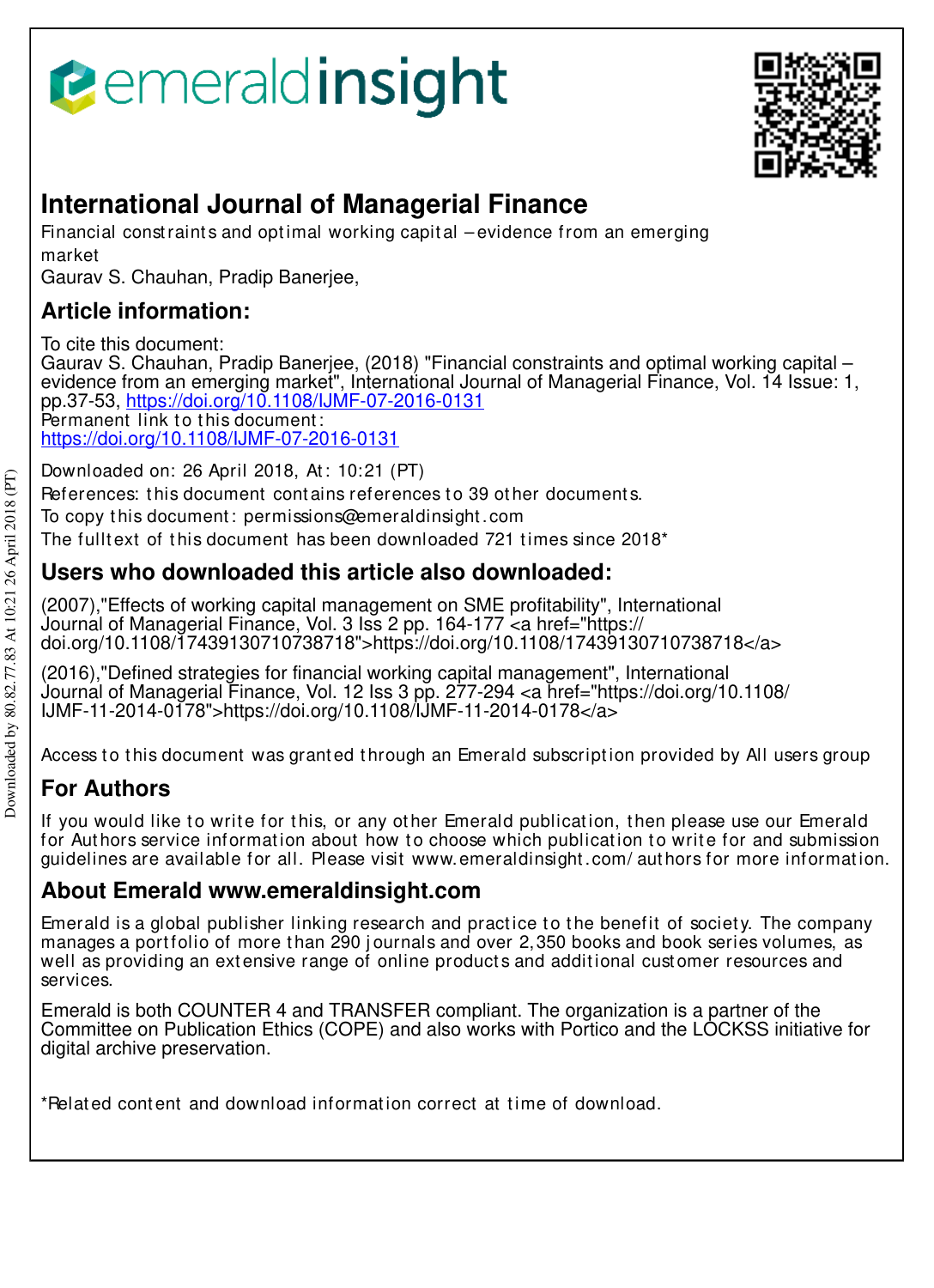## Financial constraints and optimal working capital – evidence from an emerging market

Gaurav S. Chauhan and Pradip Banerjee Indian Institute of Management Indore, Indore, India

#### Abstract

Purpose – The purpose of this paper is to investigate the existence of an optimal or target level of working capital for the Indian manufacturing firms, and whether firms intensely follow the target or not.

**Design/methodology/approach** – The paper uses cash conversion cycle as a measure of net working capital and employs partial-adjustment dynamic panel models to test its target-following behavior.

Findings – The empirical results show that there is no evidence of systematic target-following behavior of working capital for the Indian manufacturing firms. The results hold true even after dividing the sample into four groups depending on the sign and magnitude of deviation. The results further show that lack of target-following tendency is not quite influenced by varying firm-specific characteristics and, therefore, seems to be a systematic feature across firms in India.

Research limitations/implications – Scarcity of such working capital management studies across emerging economies, facing several financial constraints, limits the comparison of findings. Future studies should be conducted to confirm the results.

Practical implications – The findings imply that even though an optimal working capital might exist, emerging market firms may not be able to actively pursue it on account of several financial constraints and managerial considerations.

**Originality/value** – The study contributes to the scant existing literature on the target-following behavior of working capital management in the Indian manufacturing firms, representing a typical emerging market facing several financial constraints.

Keywords India, Financial constraints, Cash conversion cycle, Working capital, Target following Paper type Research paper

#### 1. Introduction

Working capital management is one of the least researched areas of corporate finance. Working capital management strives to maintain a delicate balance between the components of working capital and provides vital support for revenues or inter-temporal cash flows of the firms (Afrifa, 2016). Firms can reduce their financing cost and/or increase the availability of funds for expansion by minimizing the amount of money locked up in their net current assets (Hill *et al.*, 2010)[1]. On the contrary, a higher level of net current assets equips the firms to deal with contingencies such as input price fluctuations, stock out costs of inventories, and build relationships with customers by providing higher trade credits (Petersen and Rajan, 1997). Hence, substantial managerial efforts could be required to strike a balance and decide the right amount of working capital requirements. Optimally managed working capital can achieve the trade-off between risk and efficiency that maximizes the value of the firm (Smith, 1973, 1980; Deloof, 2003; Howorth and Westhead, 2003; Wasiuzzaman, 2015).

Sound management of working capital is important to any firm and more so for firms operating in emerging economies. The firms in these economies are usually smaller, growing in nature, and with limited access to capital market and institutional finance for long-term funds. Further, the emerging economies are characterized by higher interest rate, poor corporate governance, greater political instability, unequal distribution of wealth, and underdeveloped formal financial markets. Therefore, quite often firms tend to rely on internal sources of funding like working capital (Allen *et al.*, 2012). In the aftermath of liberalization and rapid globalization, the firms in these economies faced, and continue to

International Journal of Managerial Finance Vol. 14 No. 1, 2018 pp. 37-53 © Emerald Publishing Limited 1743-9132 DOI 10.1108/IJMF-07-2016-0131

Received 13 July 2016 Revised 13 June 2017 Accepted 14 June 2017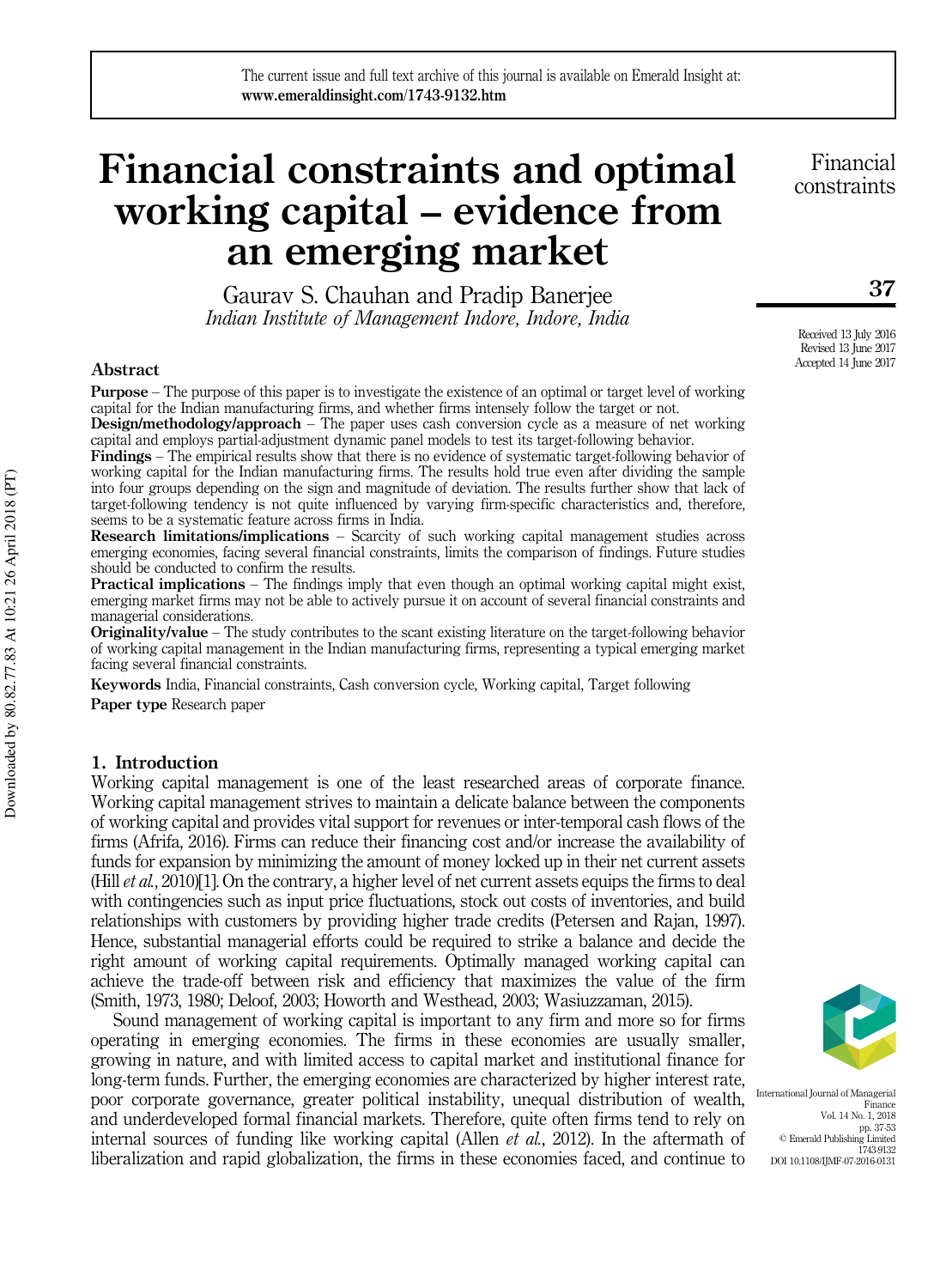face, intense competition from the stronger players from developed economies. Therefore, it becomes all the more imperative for these firms to manage their working capital judiciously.

However, at the same time, since a significantly larger number of these firms are in the nascent stage of their product lifecycle[2] and face several future uncertainties, they may not always be able to follow the optimal working capital management policy systematically. Therefore, even though an optimal level of working capital exists, the firms in these emerging markets may not always actively pursue it for several other operational or financial constraints and varying strategic considerations.

In this paper, we attempt to examine the target-following behavior in the management of working capital using a large data set of the Indian manufacturing firms since the liberalization of the Indian economy in the early 1990s. We undertake the study of these firms because the Indian economic, financial, and legal systems have some unique characteristics not common to other countries that could impact management of working capital of firms. First, in India, the sources of external financing mainly comprise of non-banking and non-market channels which are backed by trust and relationship. Allen and Qian (2010) argue that these alternative sources of financing seem to be more efficient than bank and market-based financing for Indian firms. Allen et al. (2012) further show that Indian firms rely heavily on internal finance, which contributes 45 percent of their total annual financing. Alternative sources other than banks and capital markets meet 30 percent of the financing requirements of these firms. A very small percentage of financing – 18.2 and 6.5 percent, respectively, is provided by banks and financial markets. Second, small and homogeneous countries (like Singapore) can tailor their financial and legal systems to cater to the domestic economy at a relatively lower cost, which is not possible for a vast and diverse country like India. Finally, India is one of the fastest growing economies in the world with a comparatively significant contribution to the gross domestic product by smaller high growth firms. Given these differences in socio-economic landscape and the financial system, a close examination of the management of internal funds by the way of optimally managing the working capital is warranted for the Indian firms[3].

Although very little literature support exists to identify target-following behavior of the firms with respect to their working capital management, in rare attempts, Baños-Caballero et al. (2010, 2012, 2014) and Aktas et al. (2015) investigate the existence of an optimal or target level of working capital and confirm the target behavior for more developed western economies. However, to the best of our knowledge, no study has been conducted on this issue in an emerging market set up for fairly large data set. We try to fill this gap in this paper.

Using a large sample of 17,161 Indian manufacturing firms for a relatively extended period, from 1993 to 2015, we study the mean reversion of net working capital for these firms. The divergent socio-economic set up of India, prevalent financial constraints, and the large pool of the Indian manufacturing firms in an emerging economy lend us a perfect laboratory to study this feature. As used in the previous studies (Soenen, 1993; Deloof, 2003; Padachi, 2006; Baños-Caballero et al., 2010; Garcia-Teruel and Martinez-Solano, 2007), we use the cash conversion cycle (CCC) as a measure of the working capital deployed by the firms. Similarly, we use the partial-adjustment dynamic panel model used in the past literature (Baños-Caballero *et al.*, 2010) to study the mean reversion in the CCC, as a measure of working capital requirement.

To motivate a detailed analysis of mean reversion, we first identify the target cash cycles for individual firms using the functional form of estimation used by Baños-Caballero et al. (2010) at  $t = 0$  and then segregate them based on the sign and degree of deviations. Specifically, we divide our data set into firms with positive and negative deviations and further into two sub-groups based on the strength of the deviation within them[4]. These sub-groups are classified as most negative (G1), moderately negative (G2), moderately positive (G3), and most positive (G4), based on their degree and sign of deviation.

IJMF 14,1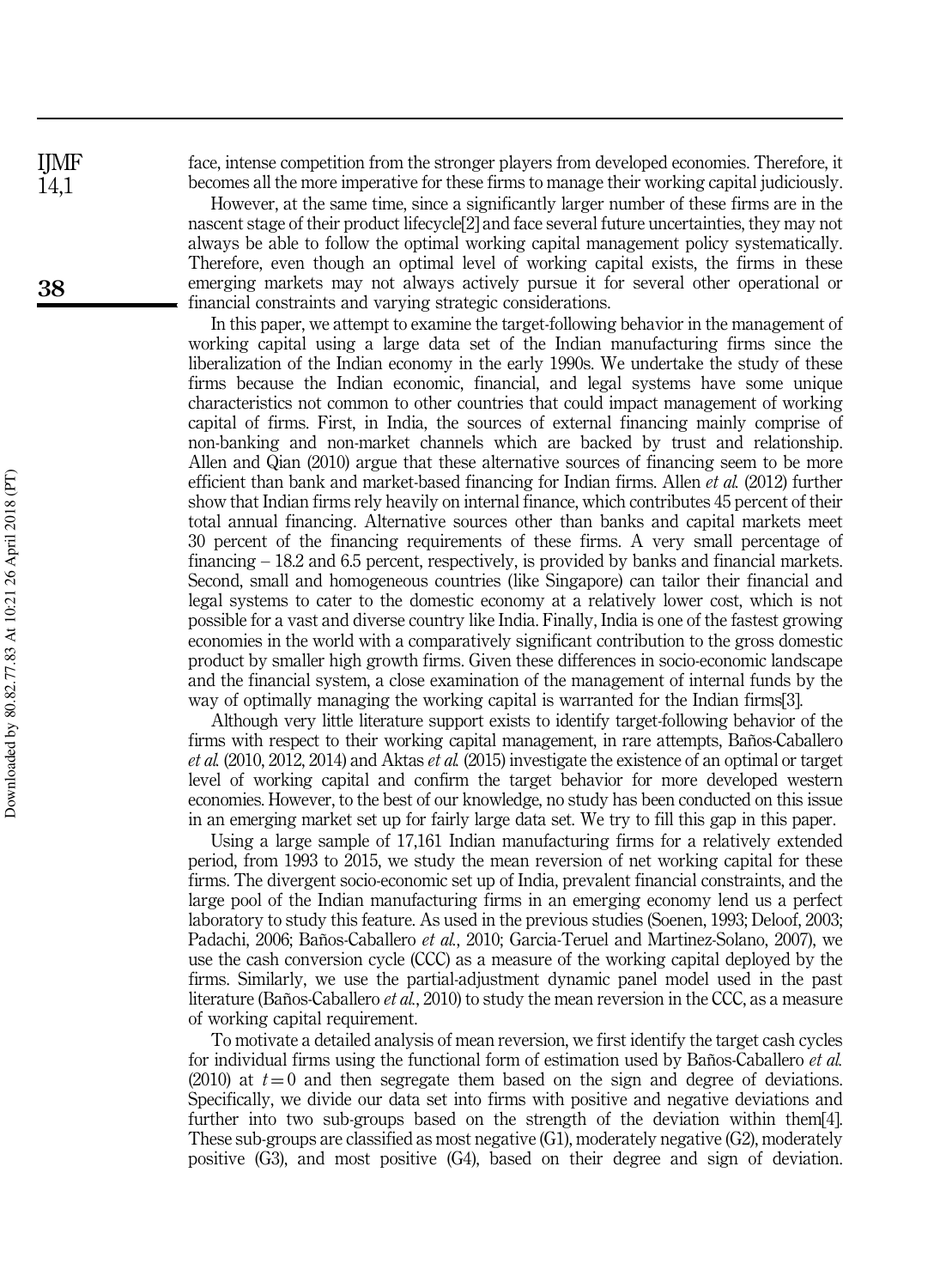Considering the adjustment cost concerns which could prevent firms to mean-revert immediately in the next period, we then observe the mean reversion of cash cycle for the following five years window after  $t = 0$  for the four groups of firms (G1-G4). The plot showing this reversion suggests that different groups of firms show different speeds of reversion toward their target for subsequent five years period. However, we do not find these speeds to be significant enough to call for a substantial target following even in a relatively large span of five consecutive years' post-deviation from their targets.

Results of our empirical analysis corroborate our preliminary findings and suggest that unlike the sample of firms in Baños-Caballero *et al.* (2010), the speed of reversion in our data set is indeed very low. To examine our results even more deeply, we proceed further with our analysis by recognizing that the target behavior may differ across firms with the sign and magnitude of deviation with respect to their targets. We then study the behavior of optimal CCC for all these four groups of firms separately. Our findings of very slow reversion remain unchanged even when we decompose our data set to such granularity. Thus, despite the fact that working capital management is crucial for the Indian manufacturing firms, our results suggest that they do not exhibit any perceptible working capital target behavior at an aggregate level.

Although target behavior is not observed at an aggregate level, we nevertheless explore the extent to which firm-specific factors could explain the target behavior. We consider the influence of firm-specific variables used in the past studies as determinants of working capital management (Chiou et al., 2006; Kieschnick et al., 2006; Baños-Caballero et al., 2010), on the target-following behavior of the Indian manufacturing firms. We find that although most of the variables are statistically significant, they are not quite significant in economic terms. Moreover, the sign of the coefficients of most of the firm-specific variables is exactly opposite for the positive and the negative deviation firms. This would mean, for example, while larger firms tend to exhibit more target-following than smaller firms for firms with positive deviations, such is not the case for firms with negative deviations. Hence, we conclude that these determinants may not be the first order determinants of target following or working capital management for our data set of the Indian manufacturing firms. The lack of target-following tendency, therefore, may not be ascribed to these firm-specific factors and it seems to be a systematic feature across Indian firms.

The study contributes to the existing literature in various ways. First, it adds to the scant literature of target-following behavior of working capital management in the Indian manufacturing firms, thus representing the state of affair in a typical emerging market. The findings of the paper may be of interest to researchers in other emerging economies in general and South-East Asian countries in particular, where financial constraints are more prevalent. Second, we extend the existing research that focuses on finding the speed of reversion at an aggregate level by showing that the target-following behavior varies with sign and degrees of deviation from the target and, therefore, the different set of firms should be studied separately. Finally, we test the influence of firm-specific factors as the determinants of cash cycle on the target-following behavior and find that they are not very influential, thus suggesting a greater role for systematic factors.

The remainder of the paper is arranged as follows: previous work on working capital management is reviewed in Section 2. Section 3 explains the methodology and the data used in the study. Section 4 discusses the key results and Section 5 presents the robustness checks conducted in order to validate the results. In Section 6, we explore the determinants of target behavior, and in Section 7, we summarize the findings of our study.

#### 2. Determinants of working capital and previous literature

Practitioners often question whether firms over invest in working capital, and if so, then how this excess cash tied up can be translated into productive investments and higher firm

Financial constraints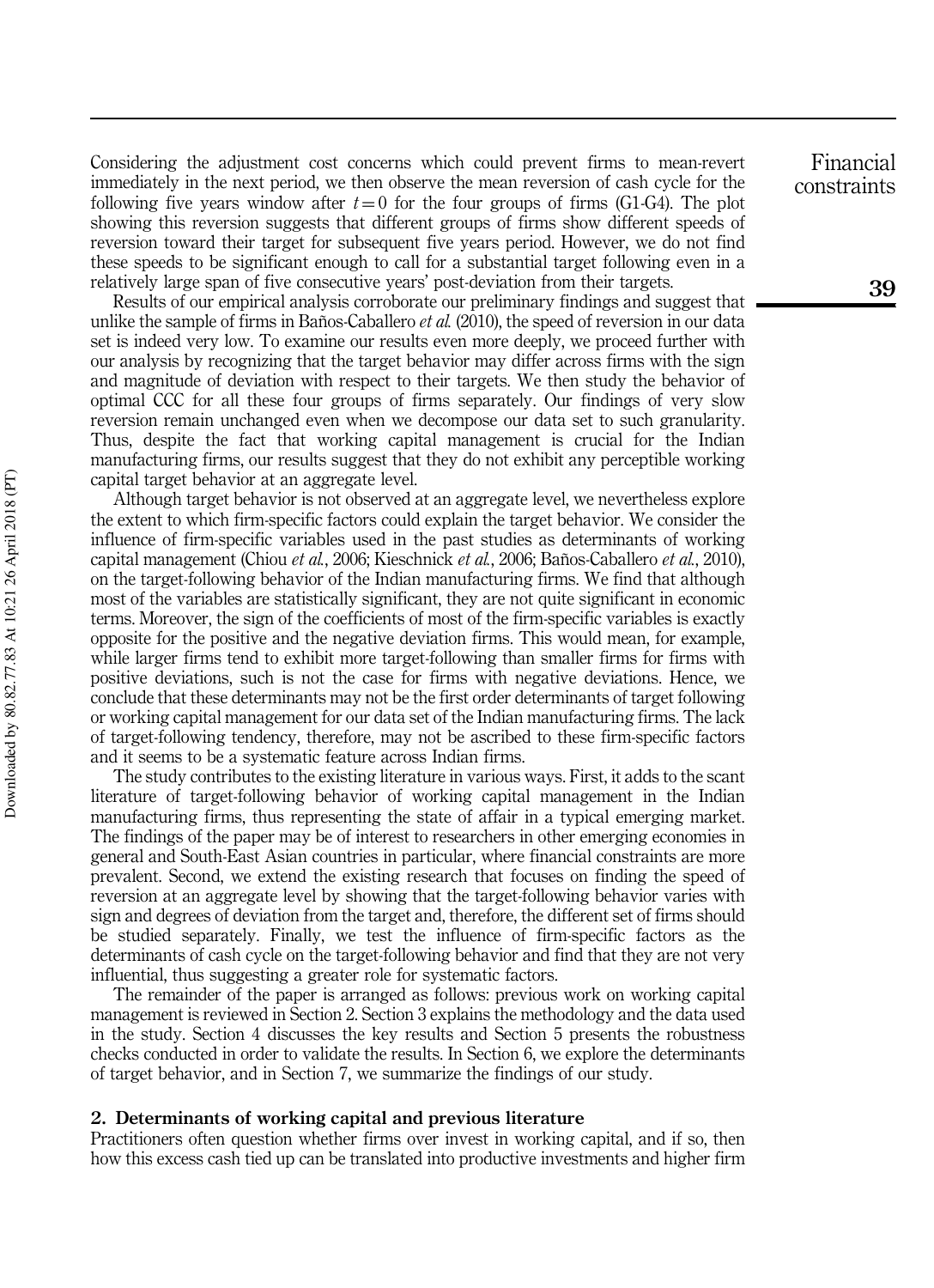performance. Buchmann et al. (2008) discuss the power of net working capital, which is often neglected by the firms, as a potential source of funds. Over investment in working capital means additional funds being locked up in working capital which has some opportunity costs and leads to value destruction of the firm (Kieschnick *et al.*, 2013). Therefore, firms with high level of working capital incur high-interest expenses on one hand and, on the other hand, face difficulties in financing value-enhancing projects at least in the short run.

In frictionless perfect capital markets proposed by Modigliani and Miller (1958), the investment decision of the firm only depends on the availability of investment projects with positive net present value. Under this scenario, every firm has unlimited access to external finance, which becomes the perfect substitute for internal funds. Therefore, working capital has no opportunity cost for the firm and hence there is no need to manage it efficiently. In reality, this situation does not exist. The investment decisions are constrained by the availability of the external funds, which are limited and more expensive than internal funds. In this situation, firms try to optimize the level of working capital to reduce the financing cost and/or increase the availability of internal funds for investment projects. By doing so, they also seek to achieve the trade-off between risk and efficiency and thereby maximize the firm value.

Previous studies on working capital have tried to establish the relationship between the components of working capital, financial constraints, and the operating characteristics of the firm. They measured the quality of working capital based on the CCC (Soenen, 1993; Padachi, 2006). The CCC is a metric of net operating working capital measured in the number of days[5]. The shorter the cycle, the smaller the funds locked up in the working capital. In the following subsections, we discuss how different variables relate to and influence the CCC.

#### 2.1 Size

The size of the firm usually shows a positive correlation with the level of working capital (Chiou et al., 2006). Larger firms tend to be more diversified, have better access to capital markets, and can exploit these advantages to ensure more trade credits (Niskanen and Niskanen, 2006). On the other hand, smaller firms face more financial constraints in the form of higher cost of credit and lack of credit facilities from different sources. They try to use more trade credits and reduce the level of inventories, which translates to lower CCC (Fazzari and Petersen, 1993; Petersen and Rajan, 1997). Contrary to these results, however, Baños-Caballero et al. (2010) report that the size does not have any material influence on CCC. We define the variable size as the natural logarithm of total assets reported in the balance sheet.

#### 2.2 Leverage

Firms with high debt ratio incur high-interest expenses as they are perceived to be riskier and hence financially more constrained. Chiou et al. (2006) and Baños-Caballero et al. (2010) show that highly levered firms reduce the net working capital level to reduce the overall interest expenses. Hence, a negative relationship is expected between debt ratio and CCC. Leverage (LEV) is defined as the ratio of total interest bearing debt (debt in current liabilities and long-term debt) to total assets.

#### 2.3 Cash flow

According to the pecking order theory (Myers and Majluf, 1984), information asymmetry exists between insiders and external investors, which results in higher cost of external funds as compared to internal funds. Fazzari and Petersen (1993) and Baños-Caballero et al. (2010) show that firms that have higher ability to generate cash flows (or are financially less constrained) choose to have higher working capital, as the cost of internal funds is lower. Baños-Caballero et al. (2014) also suggest that high cash flow generating firms can offer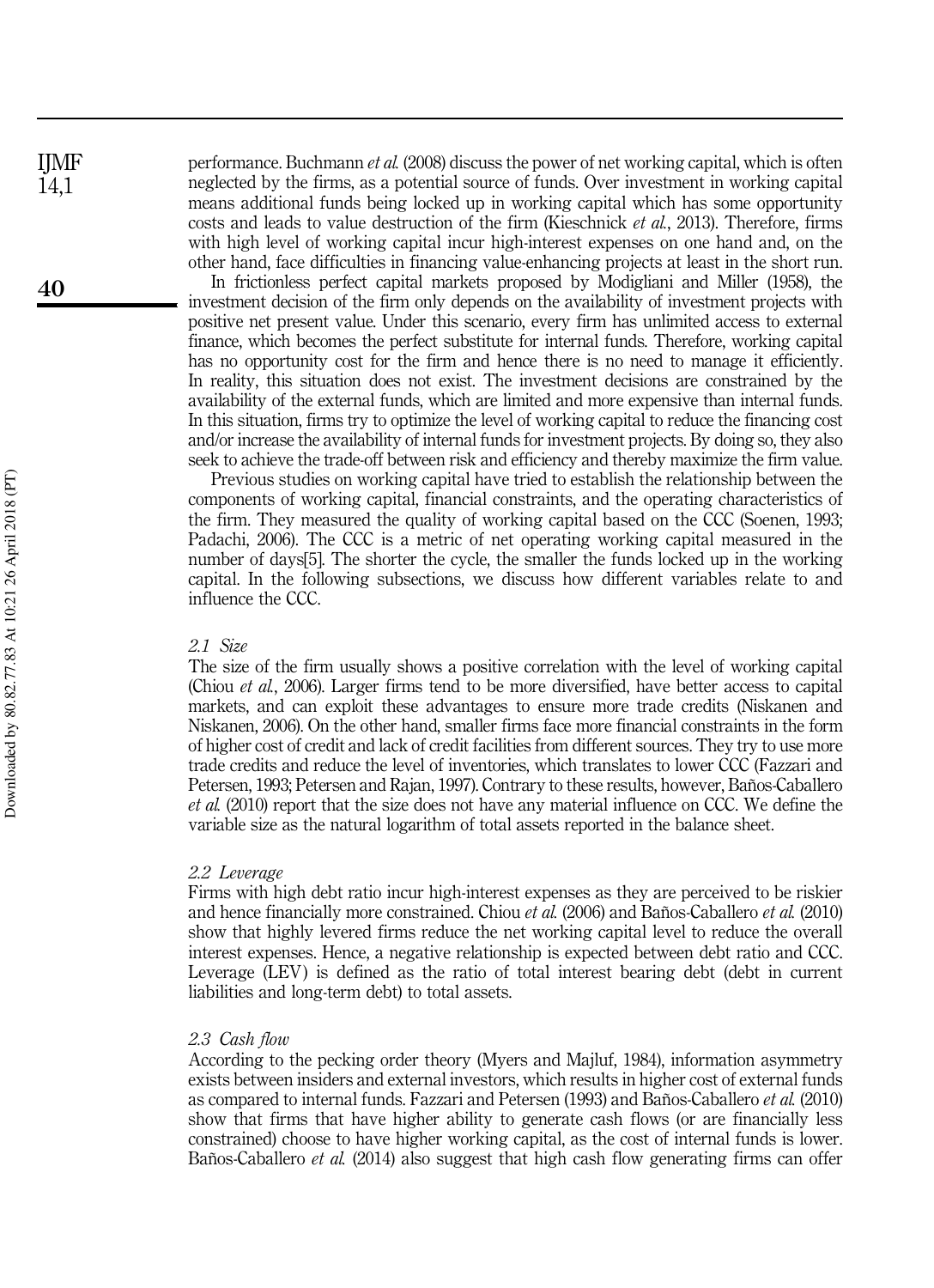longer credit period to their customers resulting in a higher CCC. On the contrary, Chiou *et al.* (2006) find that the high cash flow generating firms manage their working capital more efficiently and have better net liquidity balance; hence, they conclude that firms with high cash flows have lower CCC. Afrifa (2016) divides his sample on the basis of median cash flow and illustrates that firms with cash flows below the sample median have the lower investment in working capital, while firms with cash flows above the sample median show higher investment in working capital. The cash flow (CFLW) is defined as the ratio of net profit plus depreciation to total assets.

#### 2.4 Profitability

Prior research points to the existence of a relationship between the components of working capital and profitability of the firm. Lazaridis and Tryfonidis (2006) and Deloof (2003) empirically show a negative relationship that exists between corporate profitability and working capital management. Eljelly (2004) finds a significant negative relationship between firm's profitability and its level of liquidity. Deloof and Jegers (1996) and Petersen and Rajan (1997) find a positive relationship between a firm's trade credit and profitability through improved sales. Higher trade credits allow the customers to check the quantity and quality of the product before they pay. It also helps to build trust and long-term relationship with the customer (Ng *et al.*, 1999). In the similar line, the level of inventory and sales has a positive correlation. Subsequently, the same relationship holds true between the level of inventory and profitability. Blinder and Maccini (1991) posit that a high level of inventory reduces the supply costs and input price fluctuations and consequently prevent the stoppage of production and business losses. On the other hand, Ng et al. (1999) and Wilner (2000) show that the accounts payable and profitability are negatively correlated. A firm may maintain a low level of accounts payable by paying early and can avail trade discounts to increase the profitability.

A firm with consistently high profitability exhibits less financial constraints and slowly emerges as an industry leader and gains larger bargaining power with customers and suppliers. Petersen and Rajan (1997) show that companies have greater access to credit from suppliers as their profitability increases. Therefore, profitable firms can successfully operate with a lower level of net working capital. The profitability (PRF) is measured as the ratio of operating income to total assets[6].

#### 2.5 Asset tangibility

Intuitively, firms with more tangible assets can raise external funds quickly and at a lower cost, as these tangible assets serve as collateral against the loan. Thus, firms with higher tangible assets may invest more funds into working capital. Contrary to this intuitive belief, Fazzari and Petersen (1993) argue that under financial constraints, fixed assets compete for funds with the level of current assets; hence, the level of fixed assets negatively influences the CCC. This argument is empirically supported by Kieschnick et al. (2006) and Baños-Caballero *et al.* (2010). We measure the asset tangibility (ATN) as the ratio of net fixed assets to total assets.

#### 2.6 Growth opportunity

If firms expect the growth in future sales, the current level of inventories also increases proportionately to support the higher sales (Blazenko and Vandezande, 2003). Petersen and Rajan (1997) argue that growing firms exercise more credit sales to increase their sales especially during the period of weak demand. Cunat (2007) claims that when firms experience slower growth, they face more financial constraints due to the unavailability of alternative sources of finance and, hence, use their trade credit as a source of finance.

Downloaded by 80.82.77.83 At 10:21 26 April 2018 (PT) Downloaded by 80.82.77.83 At 10:21 26 April 2018 (PT)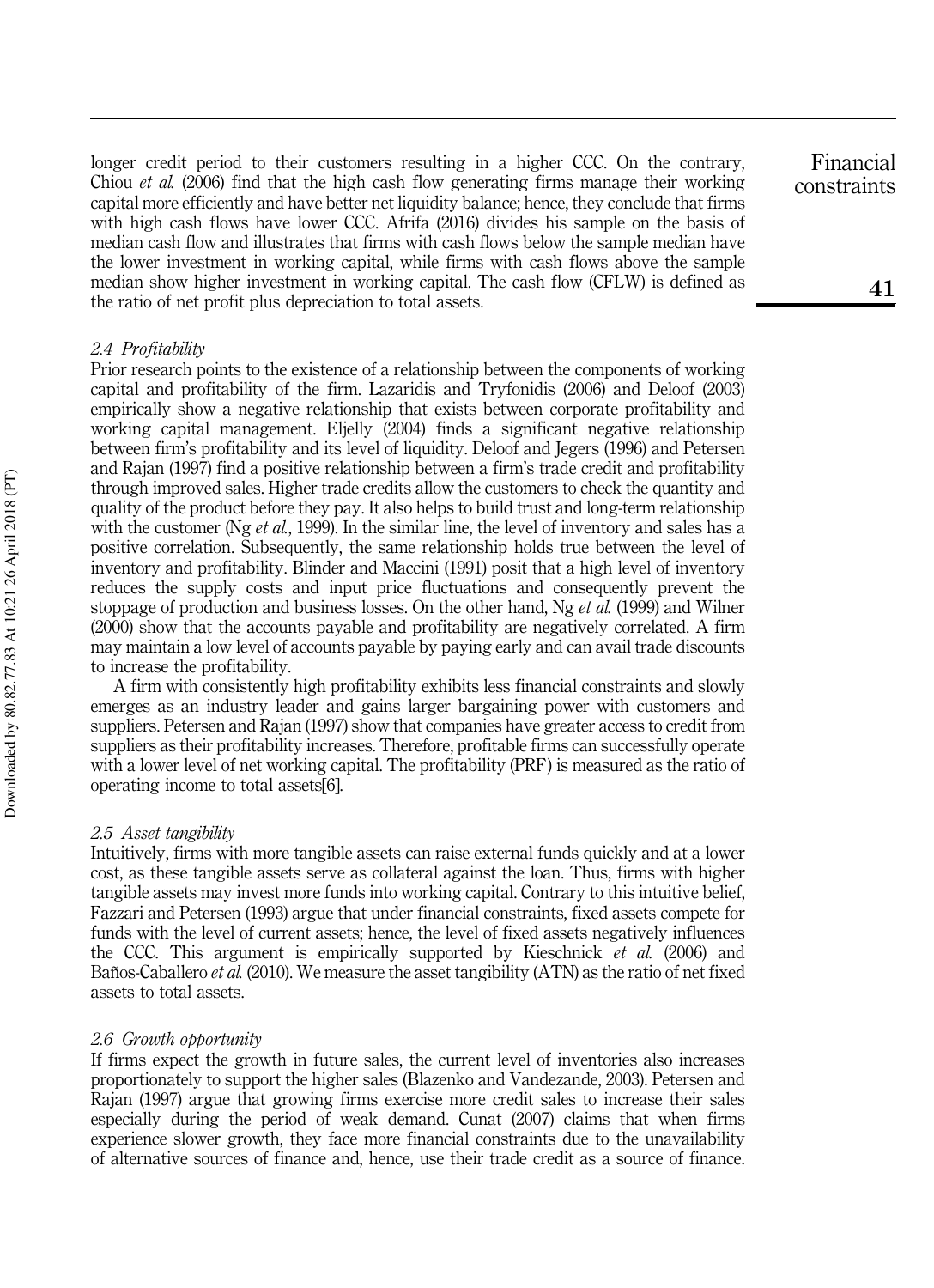Thus, there seems to be a positive relationship between growth opportunities and level of working capital. But more recently, literature documents that with the widespread adoption of just-in-time inventory system, there is a substantial decrease in the level of inventory across the firms (Gao, 2014). Moreover, Baños-Caballero et al. (2010) show that the growth opportunities have no significant influence on the CCC. Growth opportunity (GRWT) is measured by the growth of revenues over the previous year. IJMF 14,1

#### 2.7 Median industry cash cycle

Working capital requirement changes significantly across time and within industries[7]. Ng et al. (1999) show that firms follow a conventional norm of credit policy within a particular industry, but this credit policy varies widely across industries. Niskanen and Niskanen (2006) confirm the above findings. We identify the industries based on National Industrial Classification codes and estimate the median cash cycles for each industry and each year. Apart from controlling the industry effect, median industry cash cycle (MED) also represents respective industries in a given year.

#### 3. Mean reversion, methodology, and data

In a view to study the target behavior of working capital, we follow previous research and use CCC as a measure of net working capital. We assume the target cash cycle of a firm to be dependent on firm-specific factors, in line with Baños-Caballero et al. (2010). Thus, the target CCC is a linear function of the list of explanatory variables defined in the previous section and can be estimated as follows:

$$
CCC_{i,t} = \alpha + \beta_1 \text{SIZE}_{i,t-1} + \beta_2 \text{LEV}_{i,t-1} + \beta_3 \text{CFLW}_{i,t-1} + \beta_4 \text{PRF}_{i,t-1} + \beta_5 \text{ATN}_{i,t-1} + \beta_6 \text{GRWT}_{i,t-1} + \beta_7 \text{MED}_{i,t-1} + \eta_i + \gamma_t + \varepsilon_{i,t}
$$
 (1)

where,  $\varepsilon_{i,t}$  is the random error term;  $\eta_i$  represents the time invariant firm-specific attributes and captures characteristic of the firm as well as the industry in which it operates; and  $\gamma_t$  is the year fixed effect, a time dummy that changes with time but remains constant for all firms in a particular period. These variables indicate the influence of economic variables that impact the firm's CCC and yet cannot be explicitly controlled.

Following Deloof (2003), Padachi (2006), Garcia-Teruel and Martinez-Solano (2007) and Baños-Caballero et al. (2010), we measure the working capital based on CCC, where,  $\text{CCC}_{i,t}$  is the actual CCC for firm  $i$  at time  $t$  measured as follows:

$$
CCC_{i,t} = Receivervable days_{i,t} + Inventory days_{i,t} - Payable days_{i,t}
$$
 (2)

where the ensuing terms are defined as:

Receivable days = 
$$
\frac{\text{Account receivables}}{\text{Net sales}} \times 365
$$

$$
Inventory days = \frac{\text{Total inventories}}{\text{Total cost of goods sold}} \times 365
$$

Payable days = 
$$
\frac{\text{Account payable}}{\text{Total cost of goods sold}} \times 365
$$

We take the lagged values of the firm-specific variables to eliminate any simultaneous estimation or endogeneity to estimate target cash cycles using Equation (1) for all the firms in our sample. We study the mean reversion in cash cycle at time  $t = 0$  as a transition point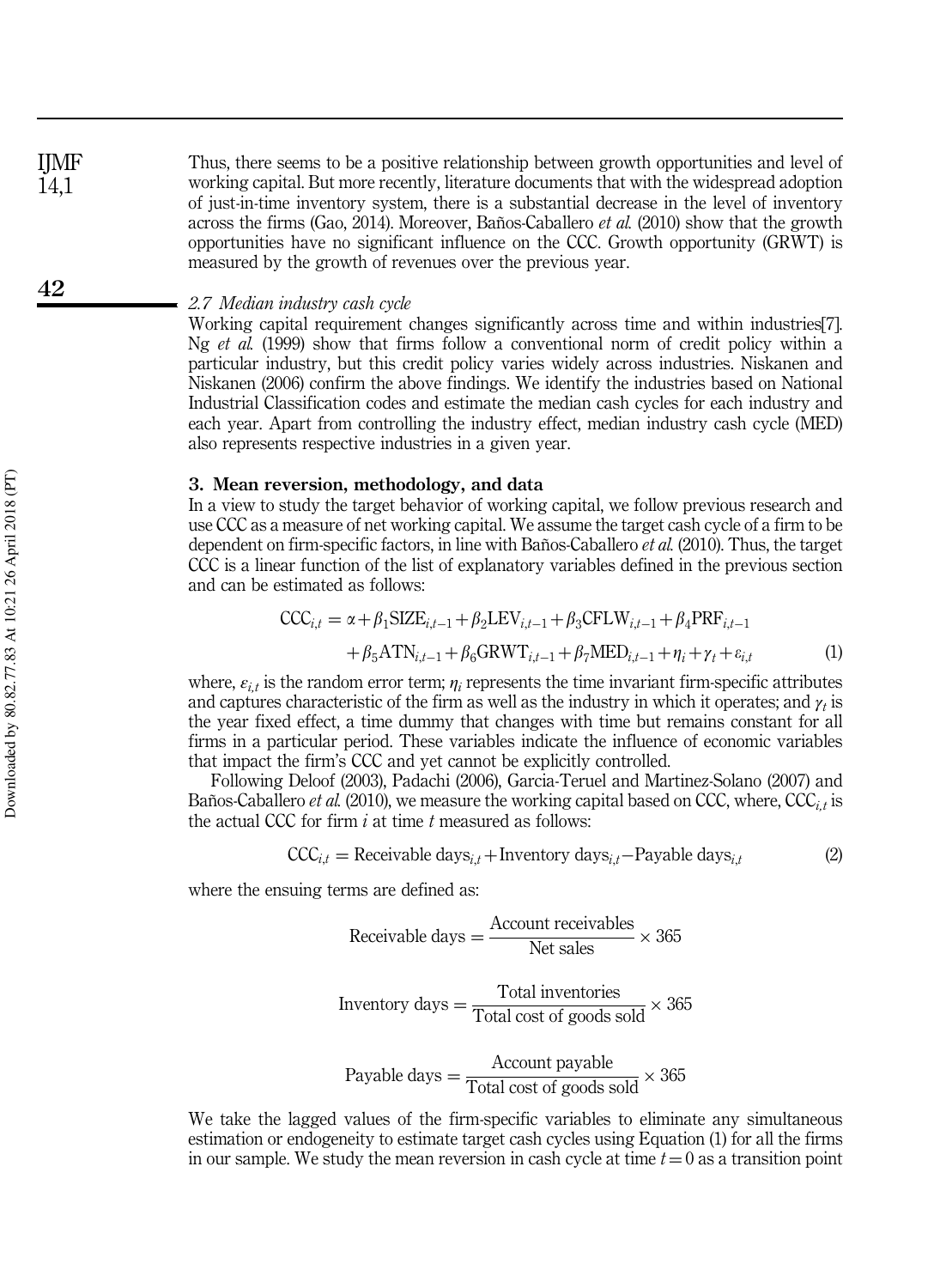where a typical firm experiences a deviation of the actual cash cycle from its estimated target. We define the deviation from the target as follows:

$$
\Delta CCC_{i,t} = CCC_{i,t} - TCC_{i,t}
$$
 (3)

where  $TCC_{i,t}$  is the target cash cycle estimated by using (1).

120

We then segregate the firms according to their deviations in four groups depending on the sign and severity of the deviations at  $t = 0$ . We study the mean reversion in cash cycles for these different group of firms by observing the deviations from the target for the following five years after  $t = 0$  for each firm in our data set. These groups are classified as experiencing most negative (G1), moderately negative (G2), moderately positive (G3), and most positive (G4) deviations at  $t = 0$ . By design, groups G1 and G2 (G3 and G4) consist of firm-year observations with negative (positive) deviations and are equal in size. Finally, we calculate the median of the deviations  $(\Delta CCC_t)$  for all the five years (i.e. from  $t = 1$  to  $t = 5$ ) after time  $t = 0$  for all the four groups defined at  $t = 0$ . The analysis over a longer period reveals the impact of any possible adjustment costs and other frictions that might cause persistent deviation of actual cash cycles of the firms from their targets.

Figure 1 depicts the plot for the median of the deviations for all the four groups. The figure shows that the speed of reversion is quite different for firms in all the four groups. Firms with positive deviations (G3 and G4) seem to show relatively more aggressive reversion as compared to those with negative deviations (G1 and G2). Specifically, firms with moderately positive deviations (G3) seem to revert most rapidly so as to bridge half of their deviations in just about two years. This is followed by firms in group G4 which could bridge half of their deviations in about four years. On the other hand, firms in group G1 show very slow reversion, about 10 percent of their deviations in subsequent five years. Firms with moderately negative deviations (G2) show no reversion at all. Overall, therefore, the speed of reversion seems to be very slow for firms in our data set.

The patterns in Figure 1 reveal some interesting facets of mean reversion in cash cycles. First, firms with negative and positive deviations of their cash cycles exhibit different target behavior with respect to their targets. Second, even among firms with the similar sign of deviations, the firms may exhibit a varying speed of reversion, if any, depending upon the magnitude of deviation. Accordingly, these observations motivate us to follow an



Figure 1. The medians of the deviations of cash cycles from their targets overtime

positive; G4, most positive deviation. This figure shows the median of deviations of cash cycles from their target for all four groups over the next five years after experiencing a deviation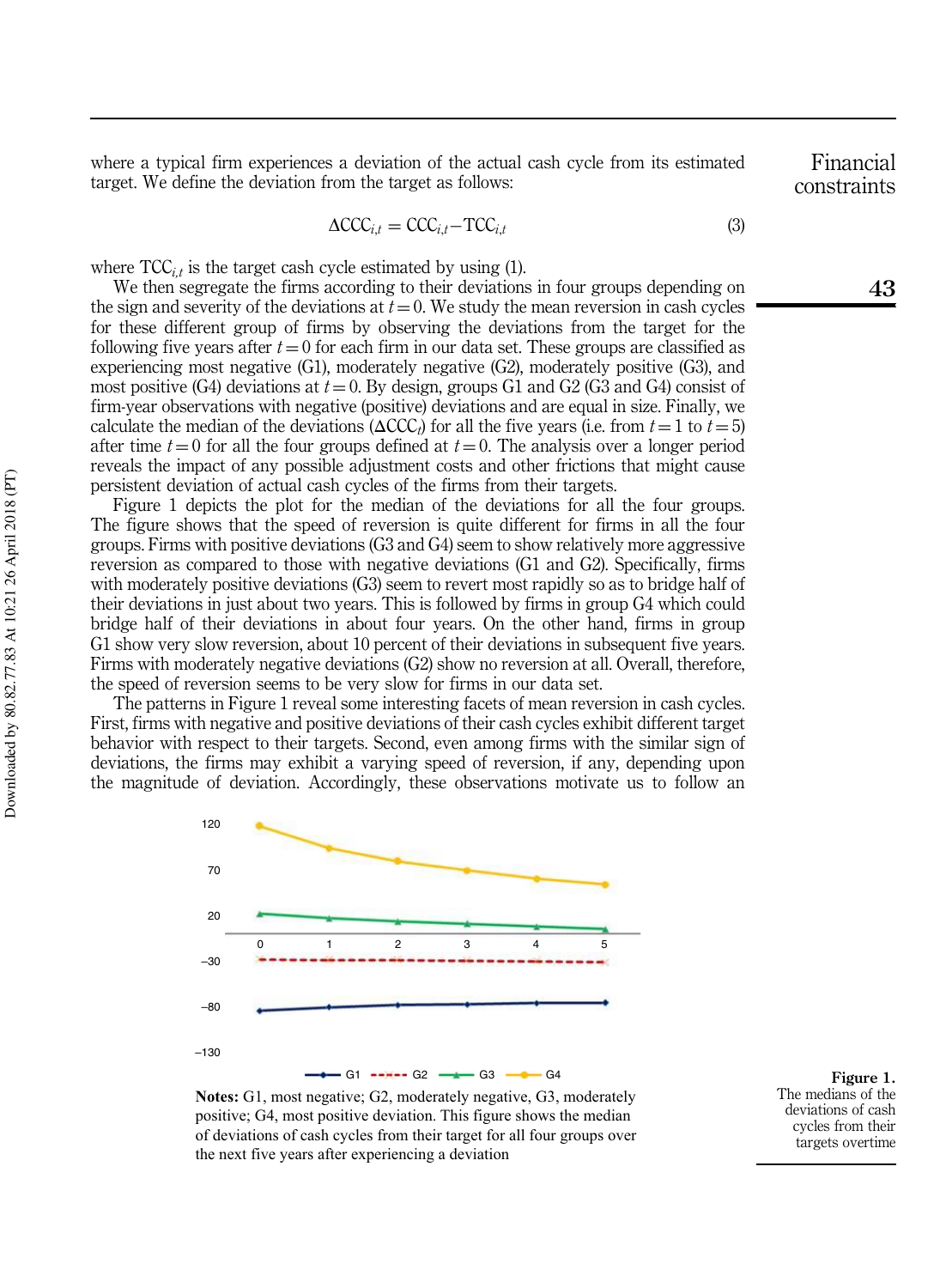important testable implication for the cross-section of firms in our data set, that is, are there any firm-specific differences that explain the difference in their target behavior? We try to answer this question in Section 6.

Next, we test the speed of reversion by using the partial-adjustment dynamic panel model for Indian firms to confirm the existence of optimal CCC. In a frictionless world, firms always maintain the target or optimal level but in the presence of adjustment costs, they make a trade-off with the adjustment cost against the benefit of operating at a suboptimal level. We estimate a model that allows partial adjustment of firms' CCC toward their target within each period.

The standard partial adjustment model is given by:

$$
\left(\text{CCC}_{i,t+1}-\text{CCC}_{i,t}\right) = \lambda \left(\text{CCC}_{i,t+1}^*-\text{CCC}_{i,t}\right) \tag{4}
$$

where  $\mathrm{CCC}^*_{i,t+1}$  is the firm i's desired (or target) CCC at period  $t+1$ . Every year, firm closes a proportion  $λ$  of the gap between its actual and its desired CCC level.

Substituting Equation (1) for target CCC into Equation (4), we get the following model:

$$
CCC_{i,t} = \lambda \alpha + (1 - \lambda)CCC_{i,t-1} + \lambda \beta_2 SIZE_{i,t-1} + \lambda \beta_3 LEVEL_{i,t-1} + \lambda \beta_4 CFLW_{i,t-1} + \lambda \beta_5 PRF_{i,t-1} + \lambda \beta_6 ATM_{i,t-1} + \lambda \beta_7 GRWT_{i,t-1} + \lambda \beta_8 MED_{i,t-1} + \eta_i + \gamma_t + \varepsilon_{i,t}
$$
\n(5)

where 1– $\lambda$  can be renamed as  $\beta_1$ . .

Firms try to achieve the target CCC by adjusting their current level of the CCC. We estimate the speed of reversion for the firms in our data set using the methodology suggested by Baños-Caballero et al. (2010). In order to overcome the problems of endogeneity and serial correlation, we estimate the coefficients of Equation (5), using the system GMM approach of Blundell and Bond (1998) for the full sample of firms.

The reversion is studied through the coefficient of lagged cash cycle  $(1-\beta_1)$  in a partialadjustment dynamic panel model. The value of  $\beta_1$  ranges between 0 and 1. If the  $\beta_1$  is 1, it indicates that the firms do not adjust their CCC and remain at the previous year level. However, if  $\beta_1$  is close to 0, it indicates that the firms immediately adjust their CCC to the target level.

In line with past studies (Chiou *et al.*, 2006; Baños-Caballero *et al.*, 2010), we also estimate Equation (5) using the ordinary least square (OLS) and fixed-effect model along with the system GMM approach to test the robustness of our broad results. The OLS has the inherent drawback of not being able to control for endogeneity and hence can seriously affect the estimation results. An OLS estimate is further inconsistent in the presence of serial autocorrelation.

Hsiao (2003) shows two major properties that are well established for dynamic panel models where we use the lagged-dependent variable as an explanatory variable. First, the estimated coefficient of the lagged-dependent variable with a pooled OLS estimator is biased upward. Second, the estimated coefficient, using standard approach of mean differencing (or the fixed effects) the model, is biased downward. We expect the system GMM proposed by Blundell and Bond (1998) to overcome these shortcomings.

Our sample consists of a large panel data set of listed and unlisted 17,161 Indian manufacturing firms for which the annual financial data are available at Center for Monitoring of Indian Economy Prowess database between 1993 and 2015.

While estimating target cash cycles using Equation (1), we exclude firm-year observations with values of leverage (total debt to total assets) less than 0 or greater than 1, with the negative net fixed assets or with missing values for any variable of interest. Further, we also exclude firm-year observations with the subsequent period change in cash cycles exceeding ten times in magnitude of the cash cycle at time  $t$  and winsorize all firm-specific variables at first and the 99th percentile to remove the effect of outliers.

IJMF 14,1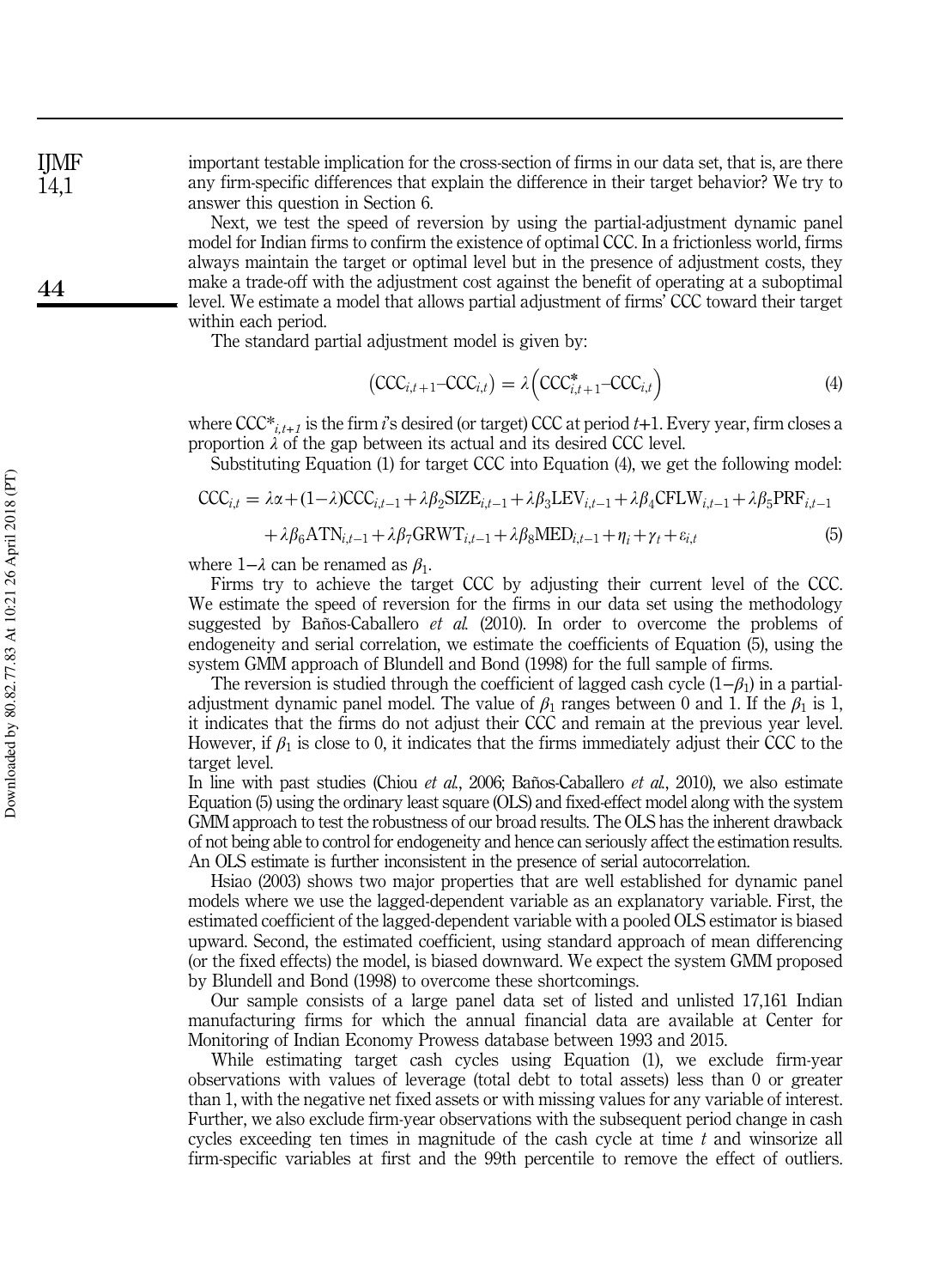After applying these filters, the final data set consists of a total of 56,682 firm-year observations. The descriptive statistics for the variables of interest are shown in Table AI. It is important to notice that the minimum values of cash cycles, as well as their medians (not reported), are negative. Negative cash cycles, in a way, signify negative net operating working capital for firms. That means working capital acts as a source of financing for these firms. Further, industries, where working capital requirements are very low, may have negative median cash cycles too[8].

#### 4. Results

The target behavior or the reversion in cash cycle is studied through the coefficient of lagged cash cycle  $(1-\beta_1)$  in the partial-adjustment dynamic panel model in Equation (5). The results are reported in column 1 of Table I using the system GMM estimation. The coefficient of the lagged-dependent variable suggests a speed of reversion of approximately 13 percent (1-0.866) per year. This would mean that although firms in our data set do mean revert, they do so rather very slowly. We also test for these coefficients using the OLS and fixed-effect models. The coefficients, although they differ markedly, are nonetheless similarly sensitive toward sample composition. The results are reported in columns (2) and (3) in Table I, respectively. The speed of reversion differs markedly between the OLS and fixed-effect model. In the case of the OLS, the coefficient of the laggeddependent variable suggests absolutely no reversion; however, the fixed-effect model shows the reversion of 32 percent in a year. The results verify that while using OLS, the coefficients are overestimated and using fixed-effects they are underestimated as compared to those of using the system GMM. This is in line with the methodological drawbacks pointed out by Hsiao (2003), and Huang and Ritter (2009) in using the pooled OLS and fixed-effect model. Thus, the results reported in column (1) using the system GMM are indeed more reliable.

Using similar methodology, Baños-Caballero et al. (2010)) found that Spanish SMEs actively chase the target CCC level by adjusting their current CCC to the target very quickly. The speed of reversion for Spanish SMEs was found to be as high as 87 percent. Their results suggest that under financial constraints, the SMEs may have to pay a significant cost when they are unable to manage their working capital properly by deviating from their target.

Although the firms in India are facing severe financial constraints, in general, due to the lack of developed capital markets and formal channels of financing, our results in Table I do

| Dependent variable $CCCt$ | (1)          | (2)         | (3)         |
|---------------------------|--------------|-------------|-------------|
| $CCC_{(t-1)}$             | $0.866***$   | $0.993***$  | $0.679***$  |
| <b>CFLW</b>               | $-50.051***$ | $-8.855*$   | $-8.509$    |
| <b>GRWT</b>               | $6.566***$   | $-0.327$    | $-2.291***$ |
| LEV                       | $-73.514***$ | $-4.194$    | $-8.168$    |
| ATN                       | 52.213***    | $-7.311***$ | 0.656       |
| PRF                       | 18.019       | 2.606       | $-9.968$    |
| <b>SIZE</b>               | 4.569***     | $-1.071***$ | $6.703***$  |
| <b>MED</b>                | $-0.225***$  | $-0.008$    | 0.054       |
| Const                     | 23.956***    | 14.094***   | 15.032**    |
| $\boldsymbol{n}$          | 42,816       | 56,682      | 56.682      |

Notes: CFLW, cash flow generating ability; GRWT, growth opportunity; LEV, leverage; ATN, asset tangibility; PRF, profitability; SIZE the natural logarithm of total asset; CCC, cash conversion cycle; MED, median industry cash cycle. The table shows that the speed of mean reversion of  $CCC<sub>t</sub>$  is the dependent variable. CCC $_{(t-1)}$  is the dependent variable of the lagged cash conversion cycle. Column (1) shows the system GMM estimate, Columns (2) and (3) show the estimate by OLS and fixed-effect models, respectively. \*,\*\*,\*\*\*Significant at 10, 5 and 1 percent levels, respectively

Table I. Mean reversion in cash conversion cycle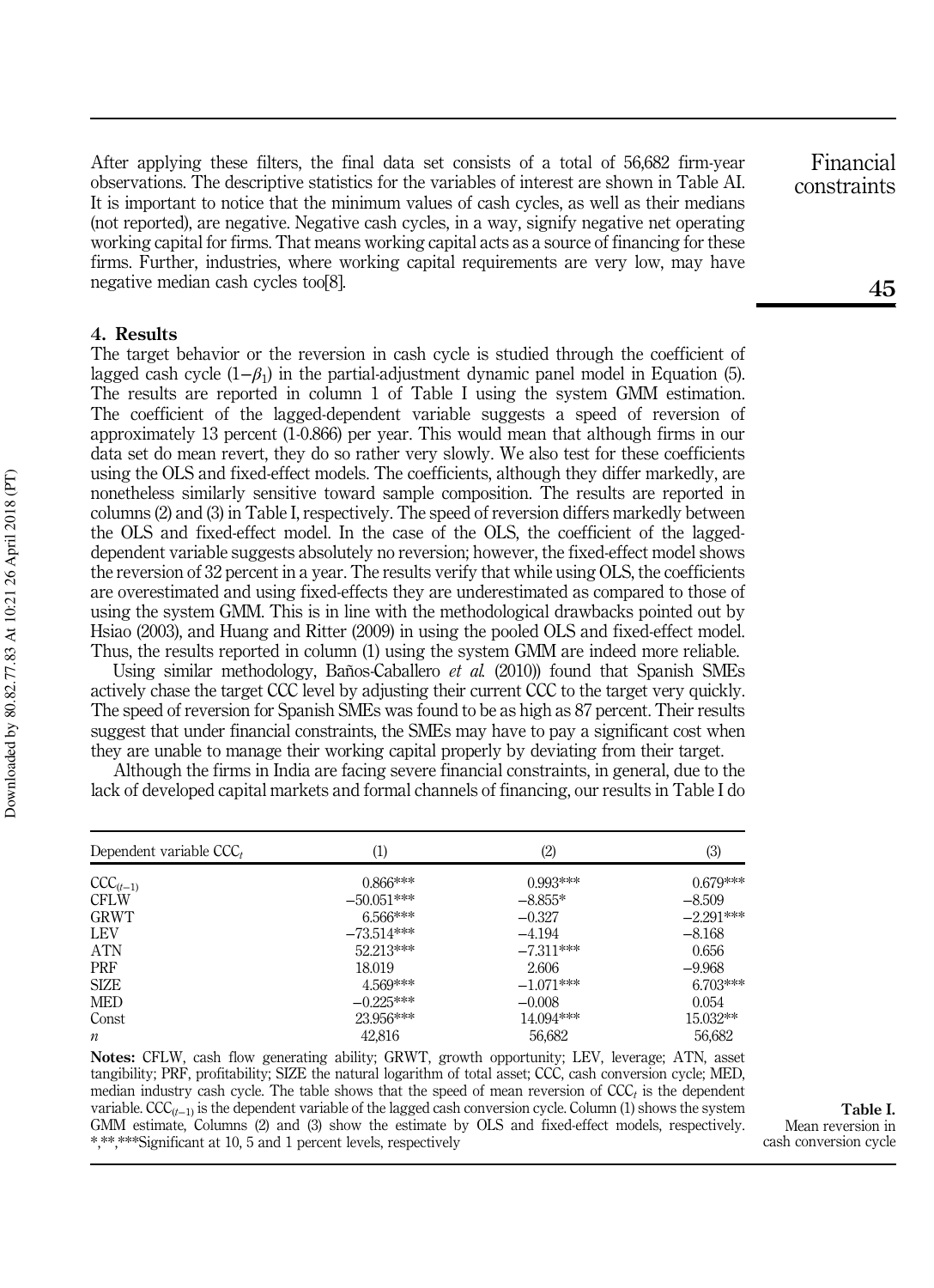not suggest a keen managerial stance to manage their working capital optimally. In contrast to Spanish SMEs, firms in India do not actively revert to their means so often. In fact, an important implication of our findings is that they cast doubt on a possibility of standard optimal working capital levels for firms in emerging markets such as India.

#### 5. Robustness checks

#### 5.1 Stability of coefficients

Results in Table I suggest that the coefficients in column (1) using the system GMM approach and those in columns (2) and (3) using OLS and fixed-effect models are quite different. The reason could be plausibly attributed to the procedure used in the system GMM estimation, which uses the lagged values of the predetermined and endogenous variables in first differences as instruments for the estimation. These instruments could cause a systematic shift in the mean values of the estimated coefficients. However, we check the robustness of these coefficients by simulating the CCC at time  $t+1$  using their values at time t to suggest intentional target and random cash cycle following in the next period. Subsequently, we test for the intensity of target following using the system GMM, OLS, and fixed-effect models, respectively.

To simulate the next period CCCs for intentional target behavior, we define a form of aggressive target behavior as follows. We assign a probability of 0.75 for a firm-year observation where the cash cycle at  $t=1$  will be estimated with a normal distribution with a mean of 70 percent and a standard deviation of 10 percent of the actual cash cycle at  $t = 0$ . We then assign a probability of 0.25 for a firm-year observation such that the cash cycle at  $t = 1$  will be estimated with a normal distribution with a mean of 120 percent and a standard deviation of 10 percent of the actual cash cycle at  $t = 0$ . Thus the simulated CCCs represent extensive proportions of target-following firms (75 percent in this case), and higher intensity (extent of mean reversion by the ensuing cash cycle at  $t=1$ , which is closer to 0) for the target-following firms and lower intensity (extent of divergence by the ensuing cash cycle at  $t=1$ , which is closer to 1) for the non-target-following firms. This way we accommodate for the target behavior such that firms are reluctant in having their cash cycles away from targets and hence would attempt to be closer to the targets as far as possible in the presence of some adjustment costs.

Next, we simulate the CCCs in the next period for random target following by the firms. To simulate this data set, the cash cycle at  $t = 1$  will be estimated with a normal distribution with a mean of 0 percent and a standard deviation of 50 percent of the actual cash cycle at  $t = 0$ . Such large standard deviation is used to signify subsequent movements of cash cycles in a rather unpredictable way. However, since there is no sense of target following in the constituent firms, their subsequent period cash cycle is assumed to be mean-centered around their initial levels.

The results shown in columns (1)-(3) in Table II are, respectively, for the three estimation procedures. We find that the coefficients are quite similar to their counterparts in Table I for the several estimators. Thus, the coefficients determined using the three different models are robust. Further, we find that the estimated speed of reversion is sensitive to aggregate target following in the data set. These findings further confirm our results in Table I.

#### 5.2 Mean reversion with respect to sign and magnitude of deviation

Figure 1 in Section 3 shows that mean reversion varies with sign and magnitude of deviation of the cash cycles from their respective targets. Following this, and to assess the robustness of the results in column (1) of Table I, we split our sample into firms facing negative and positive deviations with respect to their targets identified through Equation (1). Using partial-adjustment dynamic panel model and following the system GMM approach, we estimate the coefficient of Equation (5) for the two sub-samples. The results are reported in columns (1) and (2) of Table III, respectively. The results suggest that the speed of reversion

IJMF 14,1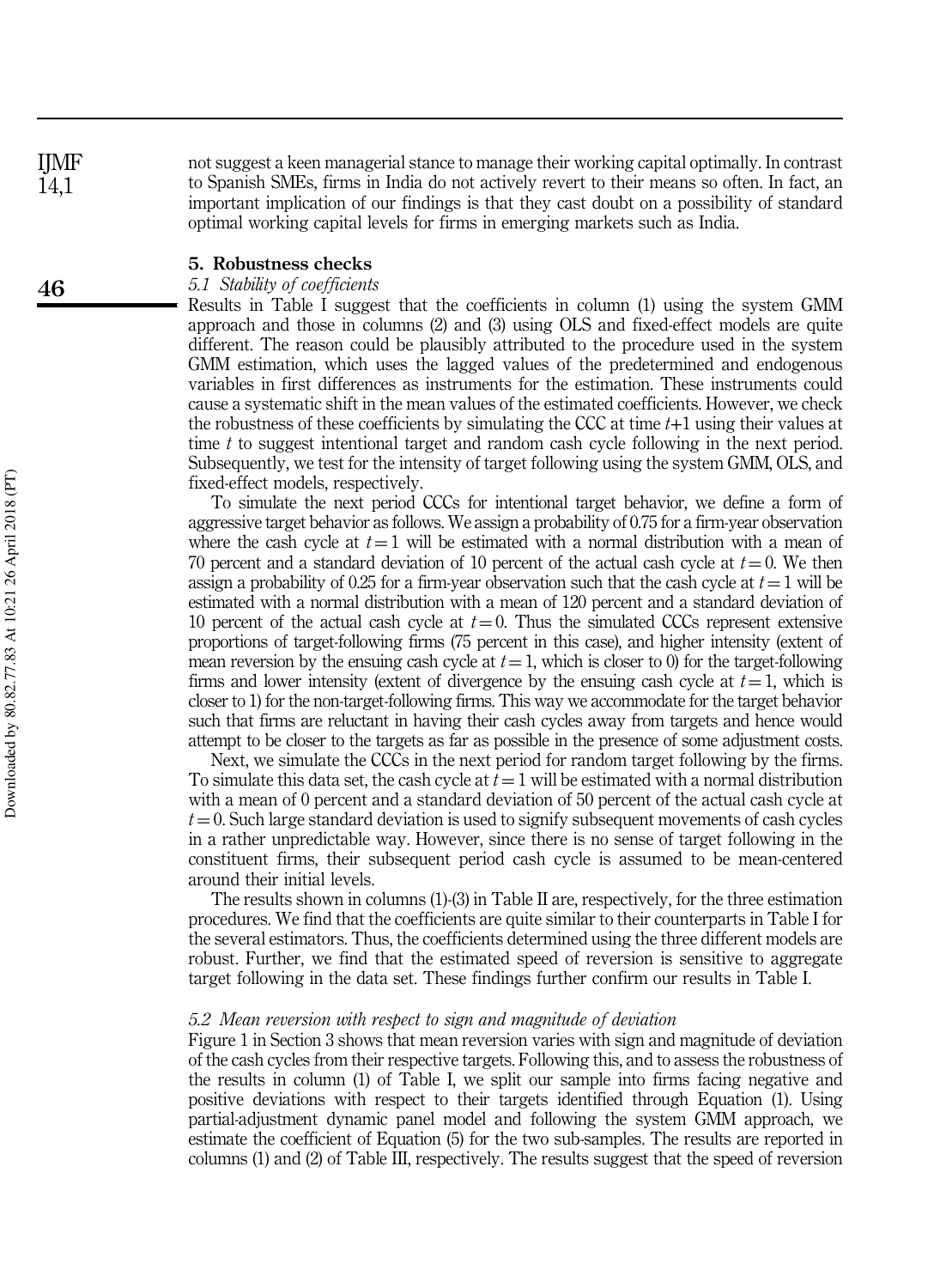|                            |                  | Intentional target following |             |              | Random target following |             | Financial             |
|----------------------------|------------------|------------------------------|-------------|--------------|-------------------------|-------------|-----------------------|
| Dependent variable $CCC_t$ | $\left(1\right)$ | (2)                          | (3)         | (1)          | (2)                     | (3)         | constraints           |
| $CCC_{(t-1)}$              | $0.587***$       | $0.647***$                   | $0.512***$  | $1021***$    | $1.127***$              | $0.997***$  |                       |
| <b>CFLW</b>                | $-35.521**$      | $-6.685*$                    | $-10.753*$  | $-41.238***$ | $-7.873*$               | $-7.872$    |                       |
| <b>GRWT</b>                | $10.325***$      | $-0.471$                     | $-4.364***$ | 7.862***     | $-0.541$                | $-3.271***$ |                       |
| LEV                        | $-58.421**$      | $-8.292$                     | $-6.664$    | $-49.237**$  | $-6.892$                | $-7.239$    |                       |
| <b>ATN</b>                 | 47.365**         | $-3.234*$                    | 1.027       | 42.473**     | $-5.334**$              | 0.875       | 47                    |
| PRF                        | 7.964            | 7675*                        | $-11.685$   | 12.796       | $6.775*$                | $-8.379$    |                       |
| <b>SIZE</b>                | 7.539***         | $-3.582***$                  | 9.63***     | 2.861**      | $-5.384***$             | 7.567***    |                       |
| <b>MED</b>                 | $-0.734***$      | $-0.012$                     | 0.091       | $-0.174*$    | $-0.117$                | 0.068       |                       |
| Const                      | 32.538***        | 23.129***                    | 19.549**    | 28.338***    | 19.764***               | 21.991***   | Table II.             |
| $\boldsymbol{n}$           | 46,763           | 56,682                       | 56,682      | 45,783       | 56,682                  | 56,682      | Results for simulated |

Notes: The table shows the results of simulated CCCs for two measures. In the first case, we consider the firms following intentional targets and in the second case the firms following random targets. Column (1) shows the system GMM estimate, Columns (2) and (3) show the estimate by OLS and fixed-effect models, respectively, for two different target following cases. \*,\*\*,\*\*\*Significant at 10, 5 and 1 percent levels, respectively

Results for simulated CCCs for intentional target and for random target following by the firms

> > from targets

| Dependent variable CCC <sub>t</sub> | $\scriptstyle{(1)}$                                                                                                                                                                                                  | (2)           |                                                              |
|-------------------------------------|----------------------------------------------------------------------------------------------------------------------------------------------------------------------------------------------------------------------|---------------|--------------------------------------------------------------|
| $CCC_{(t-1)}$                       | $0.666***$                                                                                                                                                                                                           | $1.161***$    |                                                              |
| CFLW                                | $-27.005***$                                                                                                                                                                                                         | $-107.872***$ |                                                              |
| GRWT                                | $3496***$                                                                                                                                                                                                            | 27.524***     |                                                              |
| LEV                                 | $-61.474***$                                                                                                                                                                                                         | $-57.467***$  |                                                              |
| ATN                                 | 28.628***                                                                                                                                                                                                            | 68.275***     |                                                              |
| PRF                                 | 13.507**                                                                                                                                                                                                             | 57.201*       |                                                              |
| SIZE                                | 7819***                                                                                                                                                                                                              | $-32.791***$  | Table III.                                                   |
| MED                                 | $-0.101***$                                                                                                                                                                                                          | $-0.130*$     |                                                              |
| Const                               | 8.575***                                                                                                                                                                                                             | 76.102***     | Mean reversion                                               |
| n                                   | 24.467                                                                                                                                                                                                               | 12,561        |                                                              |
|                                     | <b>Notes:</b> Columns (1) and (2) show the speed of reversion using partial-adjustment dynamic panel model or<br>system GMM estimator for firms with negative and positive deviations with respect to their targets, |               | in CCC for firms<br>with negative and<br>positive deviations |

respectively. \*,\*\*,\*\*\*Significant at 10, 5 and 1 percent levels, respectively

differs markedly for the two sub-samples. While firms with negative deviations exhibit reversion to the extent of 33 percent in a year, the firms with positive deviation do not revert at all, but show an altogether divergent non-target behavior. Further, the coefficients of other control variables used in the partial-adjustment model (5) differ to a large extent in the two sub-samples, suggesting substantial differences in the cross-sectional characteristics of the two sub-samples. This justifies our attempt to study the mean reversion by splitting the sample into firms facing positive and negative deviations.

In order to incorporate the influence of the magnitude of deviation on the speed of reversion, we segregate the firms according to their deviations in four groups (G1-G4) discussed earlier, depending on the sign and severity of deviation. Similarly, we measure the target behavior for these four groups.

The results are reported from column (1)-(4) in Table IV. Columns (1) and (2) (4 and 3) show results for firms with more intense and moderate deviations, respectively, for firms facing negative (positive) deviations. Consistent with the analysis in the previous sub-section (Figure 1), the model correctly identifies the varying degree of reversion for all the four groups. The speed of reversion varies from 32 percent for firms in G1 to no reversion at all for firms corresponding to G4. The statistical results suggest relatively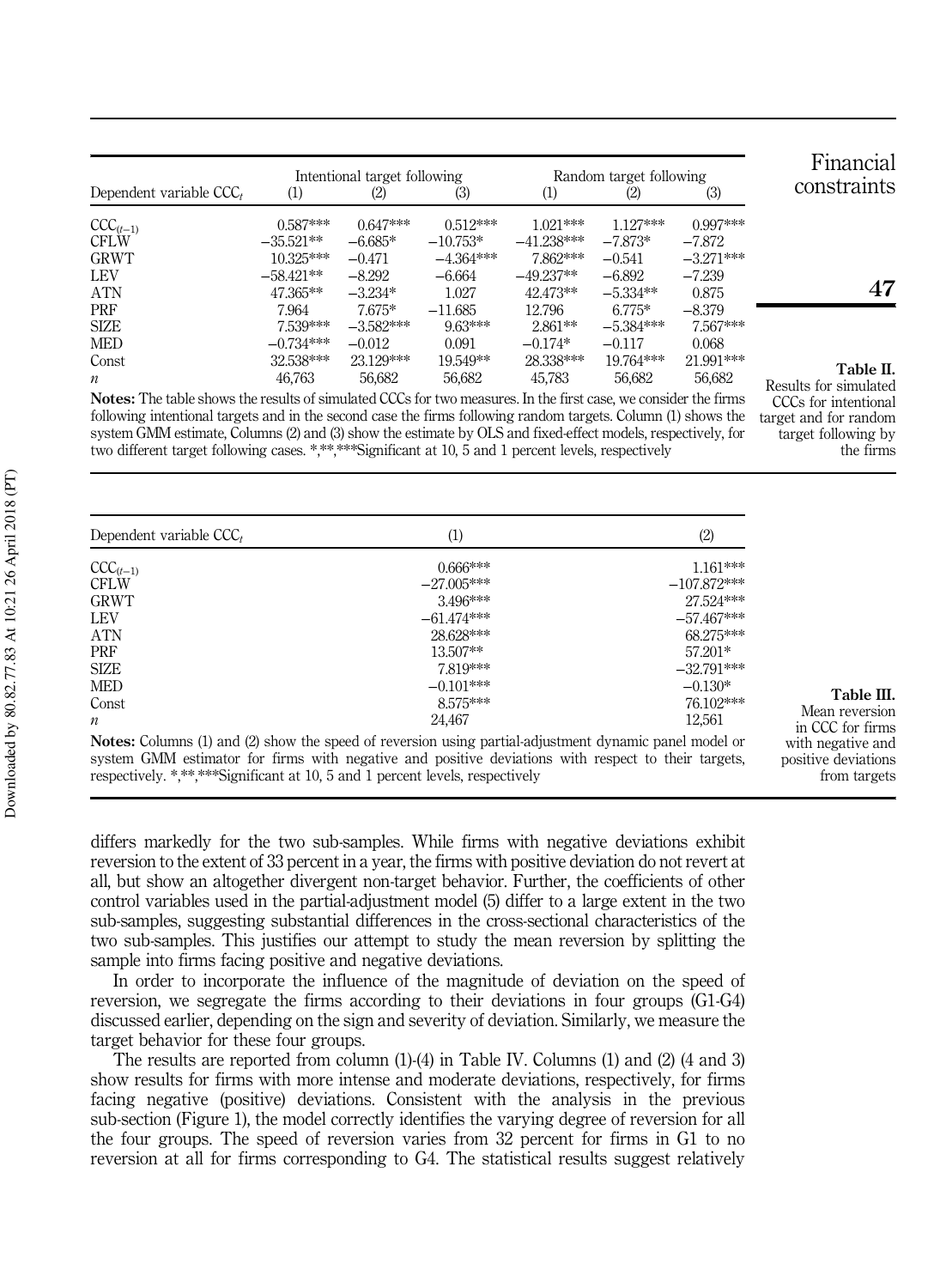| IJMF<br>14,1                   | Dependent variable $CCC_t$                                                                                            | (1)          | (2)          | (3)          | (4)          |  |
|--------------------------------|-----------------------------------------------------------------------------------------------------------------------|--------------|--------------|--------------|--------------|--|
|                                | $CCC_{(t-1)}$                                                                                                         | $0.686***$   | $0.716***$   | $0.866***$   | 1.346***     |  |
|                                | CFLW                                                                                                                  | $-30.823**$  | 28.960**     | 2.412        | $-53.551$    |  |
|                                | <b>GRWT</b>                                                                                                           | $-0.4304$    | 13.697***    | 17.443***    | 29.701***    |  |
|                                | <b>LEV</b>                                                                                                            | $-39.924***$ | $-69.233***$ | $-52.922***$ | $-25.150$    |  |
| 48                             | <b>ATN</b>                                                                                                            | $3.638*$     | 52.052***    | 42.633***    | 42.150       |  |
|                                | <b>PRF</b>                                                                                                            | 16.726***    | 18.936*      | $40.343*$    | $-59.855$    |  |
|                                | SIZE                                                                                                                  | 2.677***     | $-4.917***$  | $-8.980***$  | $-56.783***$ |  |
|                                | <b>MED</b>                                                                                                            | $-0.108***$  | $-0.057$     | $0.121**$    | 0.016        |  |
|                                | Const                                                                                                                 | 21.485***    | 33.949***    | 32.176**     | 78.047**     |  |
| Table IV.<br>Mean reversion in | $\boldsymbol{n}$                                                                                                      | 10.601       | 9.158        | 4.085        | 5,225        |  |
| CCC for firms with             | <b>Notes:</b> The table shows the speed of reversion using partial-adjustment dynamic panel model or system           |              |              |              |              |  |
| varying magnitude              | GMM estimator for firms divided in four groups according to sign and magnitude of deviation. Columns (1)-(4)          |              |              |              |              |  |
| of deviations from             | report results for most negative $(G1)$ , moderately negative $(G2)$ , moderately positive $(G3)$ , and most positive |              |              |              |              |  |
| their targets                  | (G4) deviation, respectively. *,**,***Significant at 10, 5 and 1 percent levels, respectively                         |              |              |              |              |  |

stronger reversion for firms with negative deviation. The results in Tables III and IV suggest the possibility that firms with low cash cycles (or with negative deviations) are less constrained to revert to their targets than firms with higher cash cycles. It is also possible that these results are reflective of the fact that firms with higher cash cycles are less efficient or indifferent in managing their working capital.

Notwithstanding these results, the speed of reversion identified for the Indian manufacturing firms is very slow as compared to that of the Spanish SME firms examined by Baños-Caballero et al. (2010), which show aggressive reversion (speed of adjustment of 87 percent in a year) in the very next period. The results in Tables III and IV, therefore, confirm the results of Table I, that is, we do not find any systematic target following for firms in our data set at an aggregate level.

#### 6. Determinants of target behavior

In the previous section, the results suggest that working capital management decisions of the firms are not consistent with a systematic target-following behavior. However, it is still not evident if the target behavior (or its absence) is influenced by firm-specific factors and to what extent. Kieschnick *et al.* (2013) and Hill *et al.* (2010) show the influence of firm-specific characteristics on designing the working capital policy of the firm. Therefore, we explore whether there are characteristic differences between firms following target behavior from those that are not.

To examine this, we use target cash cycles for the individual firm's estimated using Equation (1) and observe the movement in cash cycles in subsequent years.

Let us assume,  $CCC_t$  and  $CCC_{t+1}$  are the cash cycles for a firm at time t and  $t+1$ , respectively, and TCC<sub>t</sub> is the target cash cycle at time t. We define a measure called "GAP" as the following ratio:

$$
GAP = \frac{CCC_{t+1} - TCC_t}{CCC_t - TCC_t}
$$
\n(6)

The denominator in Equation (6) represents the total deviation of cash cycle of a firm with respect to its target initially, and the numerator represents the remaining deviation in the subsequent year with respect to the same target. GAP, then, denotes the fraction to be recovered after a period of target following, if any. In case the firm chooses to revert, we expect this ratio to be less than unity. A ratio greater than 1 would signify non-target behavior with respect to the cash cycles[9].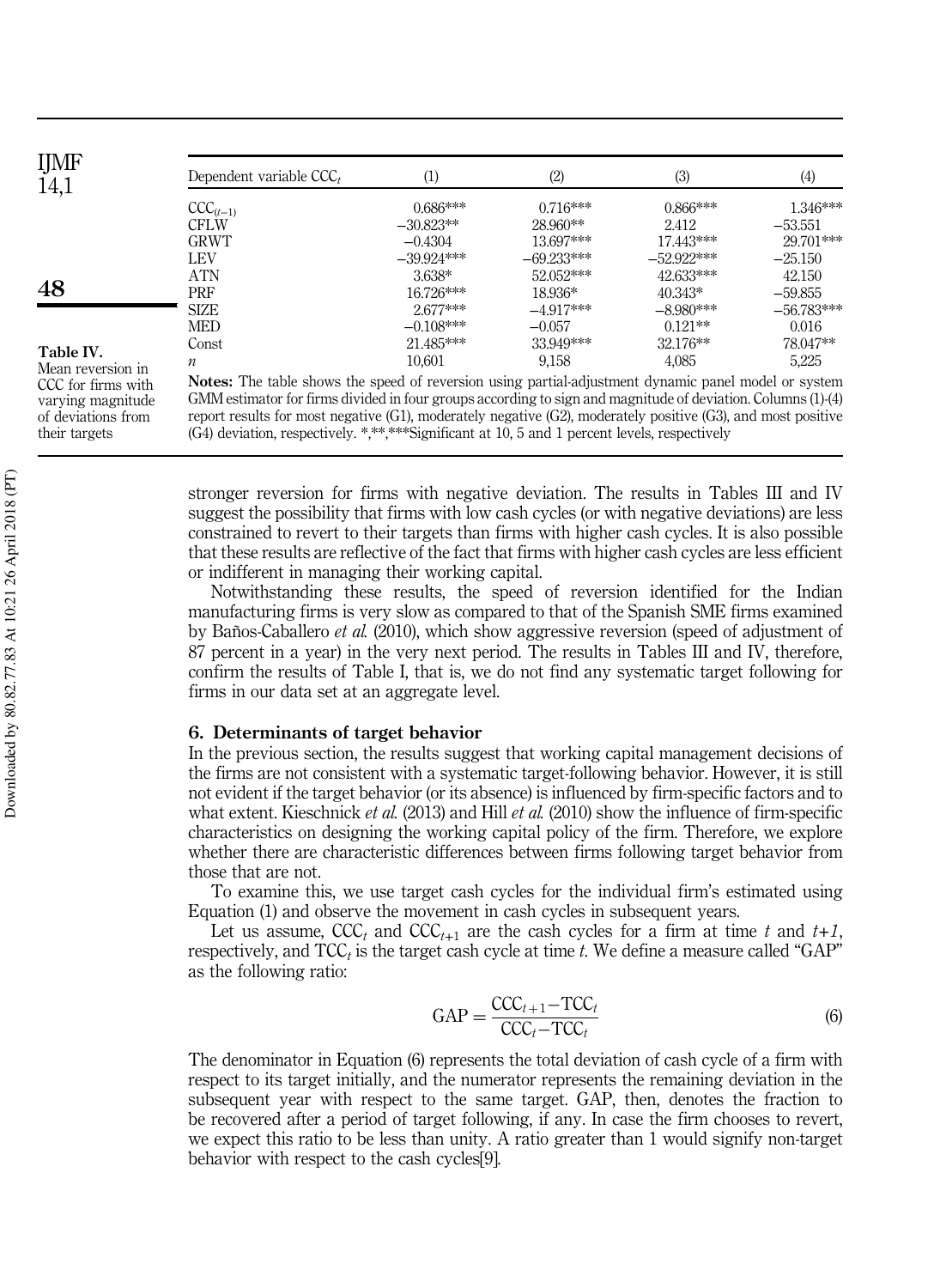We divide our data set into two groups of firms following target and non-target behavior in the subsequent periods. Next, we explore whether there are characteristic differences between these two groups of firms by using the following Probit model:

$$
TAR_{i,t} = \alpha + \sum \beta_j X_{i,t-1} + \varepsilon_{i,t}
$$
\n(

where,  $TAR_i$  represents the dummy for target behavior for firm i in period t set equal to 1 if the firm follows target in the subsequent period, and 0 otherwise; and  $X_{i,t-1}$  represents the set of variables used earlier to estimate target cash cycles, i.e., size, profitability, cash flows, asset tangibility, growth option, and median industry leverage. In order to understand the influence of firm-specific factors more precisely, we further divide our sample into two parts, that is, firms with a negative and positive deviation of their cash cycles with respect to their targets. Then we apply the Probit model on these two groups separately.

The results are shown in panels A and B of Table V for firms with the negative and positive deviation of their cash cycles with respect to their targets, respectively. Although, consistent with past literature, firm-specific characteristics indeed influence the CCC, the signs of the coefficients of firm-specific variables in the two panels suggest that such influence is different for firms with positive and negative deviations. The signs of all firmspecific variables, except asset tangibility, are different for the two panels in Table V. For example, although larger firms tend to exhibit more target behavior for firms with positive deviations (panel B), the relationship is reversed for firms with negative deviations (panel A). While this finding raises a doubt on the predicted signs of the relationship between CCC and firm-specific variables in past studies, it also justifies our attempt to study the mean reversion for firms with positive and negative deviations separately. Varying signs of the firm-specific variables suggest that these attributes may not be systematically linked to target-following tendency of the firms whose deviation from targets may vary in time.

Besides the statistical significance of the variables, we also estimate their economic significance, which suggests the change in the probability of target behavior by one standard deviation change in the variables. Among the variables, size and leverage have the highest economic significance followed by profitability and growth. For example, a one standard deviation increase in the size of the firm decreases (increases) the probability of target following for the firms with negative (positive) deviation by 6.27 percent (2 percent).

|                            | Panel A<br>Negative |              | Panel B<br>Positive |           |  |
|----------------------------|---------------------|--------------|---------------------|-----------|--|
| Deviation w.r.t target CCC | Coeff.              | Eco sig.     | Coeff.              | Eco sig.  |  |
| <b>CFLW</b>                | 0.039               | $0.40\%$     | $-0.121**$          | $-2.03\%$ |  |
| <b>GRWT</b>                | $0.088***$          | 4.860%       | $-0.006*$           | $-1.77\%$ |  |
| <b>LEV</b>                 | $-0.331***$         | $-7.31\%$    | $0.112*$            | 2.48%     |  |
| <b>ATN</b>                 | $0.149***$          | $2.99\%$     | $0.099**$           | $1.86\%$  |  |
| PRF                        | $0.481***$          | 5.48%        | $-0.51***$          | $-5.98\%$ |  |
| <b>SIZE</b>                | $-0.033***$         | $-6.53\%$    | $0.011**$           | $2.00\%$  |  |
| <b>MED</b>                 | $0.0005*$           | $1.10\%$     | $-0.0002$           | $-0.51\%$ |  |
| Const                      | $-0.212***$         | $\mathbf{0}$ | $0.298***$          | 0         |  |
| $\boldsymbol{n}$           | 36,243              |              | 20,439              |           |  |
| Psuedo $R^2$               | 0.008               |              | 0.003               |           |  |

Notes: CFLW, cash flow generating ability; GRWT, growth opportunity; LEV, leverage; ATN, asset tangibility; PRF, profitability; SIZE, natural logarithm of total asset; MED, median industry cash cycle. The table shows the results of Probit regression. Dependent variable is a dummy set equal to 1 if the firm follows target behavior as adjudged by Equation (6) and 0 otherwise. \*,\*\*,\*\*\*Significant at 10, 5 and 1 percent levels, respectively

Table V. Determinants of target following

49

(7)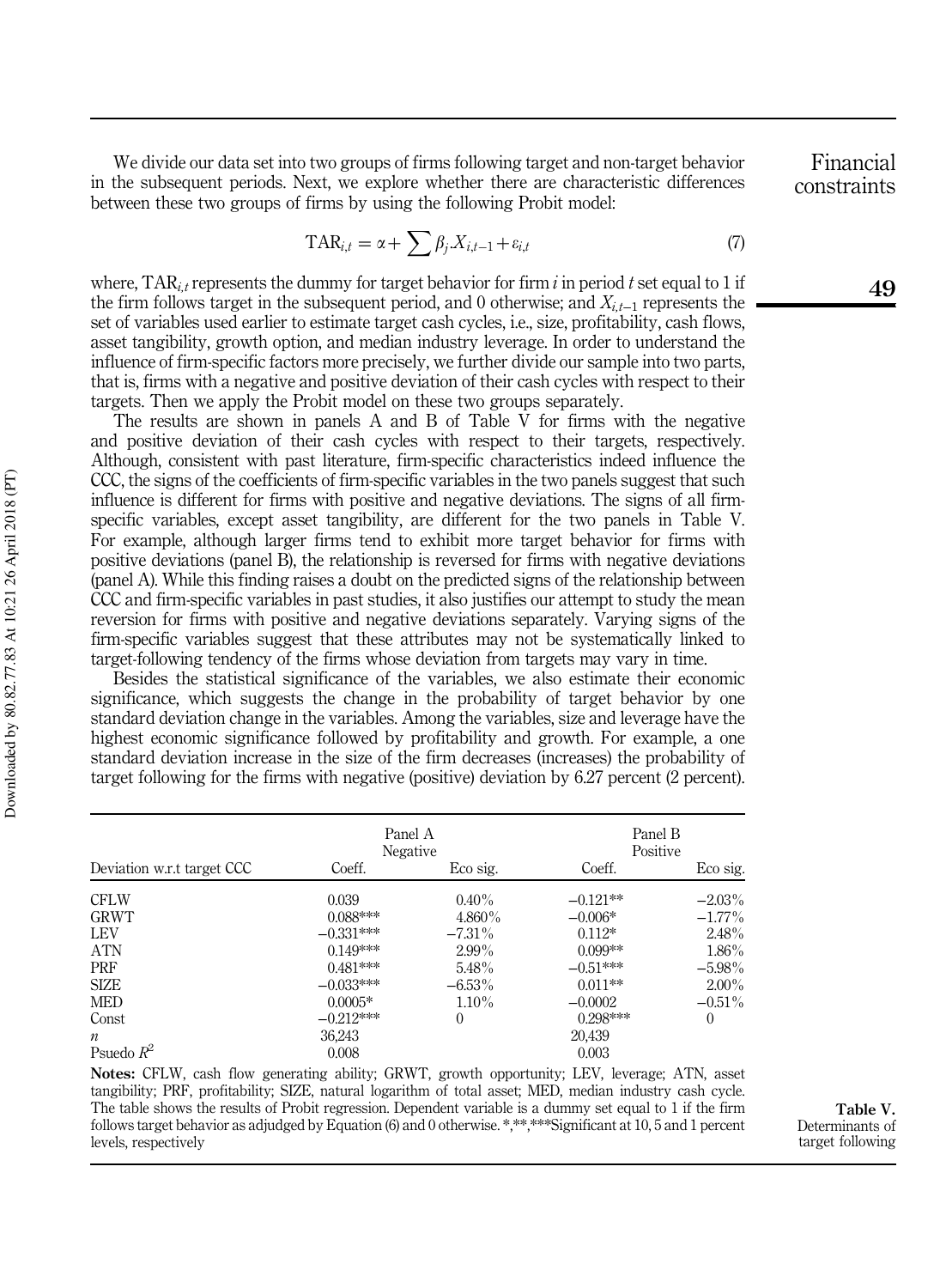Given that we found no systematic target following for the aggregate firms and very slow speed of reversion, the impact of this magnitude may not be economically meaningful in explaining their marginal target behavior. Similarly, though most of the variables are statistically significant, they are not quite so significant in economic terms. This suggests that some other factors, such as macroeconomic influences or behavioral aspects, may cause persistence in deviation of firms from their optimal working capital levels for the firms under study. It is quite possible that since firms in India operate in a very uncertain environment, several non-economic factors significantly influence their managerial decision making. Whether such is the case is an open question for future research.

Summarizing the results in this section, we infer that firm-specific variables used in the past studies as determinants of cash cycles and of target behavior may not be the first order determinants applicable, at least, universally to all data sets, and it is quite possible that the changes in working capital investments, at large, are driven by several unknown managerial considerations.

#### 7. Conclusion

Working capital management is one of the least researched areas among several contemporary corporate finance issues. The objective of working capital management is to maintain a fine balance between the components of working capital while providing vital support for revenues and inter-temporal financing. In a fast growing emerging economy, where firms are financially constrained due to limited availability of bank finance and the external finance through capital markets, well-managed working capital could be one of the sources of internal funding. Hence, there is a need for widespread examination of the efficient management of working capital for emerging economies to minimize the need and dependence on external financing.

In our study, we use a large sample of 17,161 Indian manufacturing firms between 1993 and 2015 to study their target-following behavior while managing the working capital. Our large pool of the Indian manufacturing firms lends us a perfect laboratory to undertake this study. Contrary to the previous research conducted on the subject in other countries, the results in this paper suggest that there seems to be no perceptible aggregate target behavior exhibited by the Indian manufacturing firms and that the cash cycle movement varies significantly irrespective of its target across firms. Since we observed the varying speed of reversion for different firms, we divide our sample into four categories based on the sign and severity of deviations and test the target-following behavior. Even after such decomposition of our sample, we do not find any significant reversion pattern or target-following behavior for any of these groups.

Though previous research show varying influence of firm-specific characteristics on designing the working capital management policy of the firm, it is not evident if and to what extent the target behavior (or its absence) is influenced by these firm-specific attributes. We examine whether there are characteristic differences between firms following target behavior from those that are not. We find that firm-specific variables may not be the first-order determinants of the target behavior. However, we find that the signs of the coefficients of firm-specific variables indeed influence the CCC of firms with positive and negative deviations differently. This suggests that different firm-specific attributes affect the target-following tendency of the firms differently, depending on whether the firms face positive or negative deviations with respect to their targets. While these results, on the one hand, add justification to our methodology to study firms with varying deviations separately, on the other hand, it suggests that firms may not be actively pursuing any target working capital on account of their firm-specific attributes. These findings, therefore, reinforce our core finding of no perceptible working capital target behavior at an aggregate level.

Since we find that much of the movements in cash cycles of the firm could not be explained by systematic firm-specific factors, these are probably driven by several

IJMF 14,1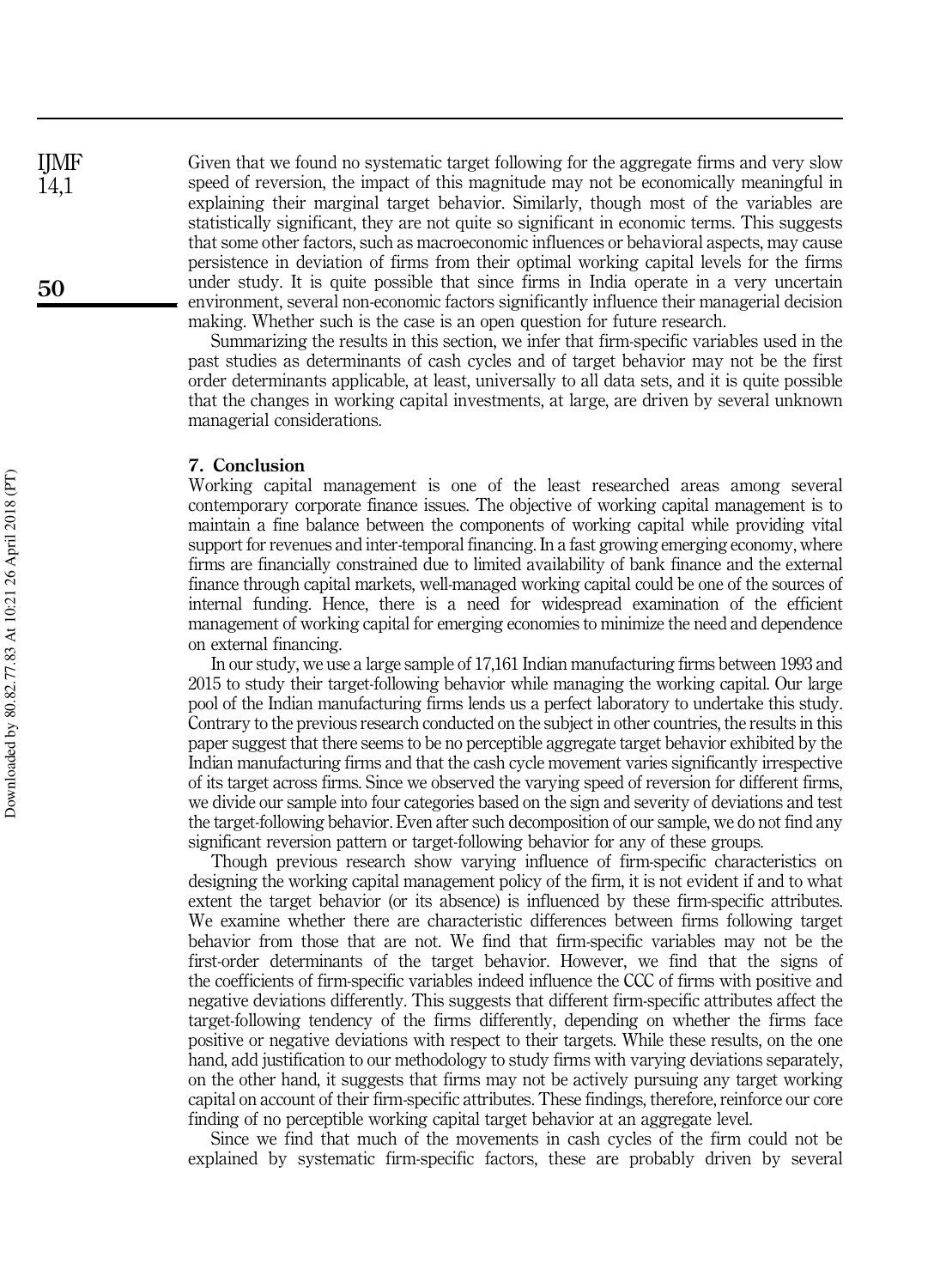unknown aspects and managerial constraints. Even though an optimal level of working capital exists, firms may not actively pursue it on account of several other operational or financial constraints and varying strategic considerations. Whether such is the case is an open question for future research.

### Financial constraints

#### Notes

- 1. Net current assets or working capital requirements are measured as inventory plus accounts receivable minus accounts payable in Hill et al. (2010).
- 2. We find that almost 69 percent of the firms were incorporated after the year 1995, while nearly 41 percent of the firms were incorporated after the year 2000.
- 3. Anand and Grupta (2002) shows that the management of individual components of working capital not only helps in improving the overall performance of working capital management but also contributes to performance evaluation of the top management of the firm.
- 4. We measure the sign and degree of deviation by subtracting the estimated target CCC from actual CCC. Suppose the estimated target cash cycle is 50 days for a particular firm and the firm's actual CCC is 20 days. So the deviation of actual CCC from the target is negative 30 days. We calculate the sign and magnitude of deviation from target CCC for each firm in our sample and divide them into four sub-samples.
- 5. CCC measures the length of time between cash outflows to the suppliers and the cash inflows from the customers. It is calculated as the days inventory outstanding plus days sales outstanding minus days payable outstanding.
- 6. Following previous studies (e.g. Chiou et al., 2006; Baños-Caballero et al., 2010; Afrifa, 2016; Aktas *et al.*, 2015), we use ROA as a measure of firm's profitability.
- 7. In practice, the financial executives of organizations are struggling to figure out the appropriate level of working capital (Lamberson, 1995).
- 8. We identified the Spearman correlation matrix and also identified VIF components for all our multivariate analyses and found that the highest VIF value is 3.82. Thus, our results may not be influenced by the multi-colinearity problem among the variables of interest.
- 9. Although the target cash cycle may change for a firm at  $t+1$ , using Equation (6), we could only observe the subsequent deviation with respect to the initial target. Thus, GAP measured this way prevents the estimation of the dynamic target following. In order to overcome this, we also measure GAP using target cash cycles at  $t+1$  in the numerator of Equation (6) and exclude firm-year observations where the sign of deviation changes in the subsequent year to avoid false interpretation of GAP. The results, using the target for  $t+1$ , remain similar to those using targets at time  $t$ , hence, we do not report them here.

#### References

- Afrifa, G.A. (2016), "Net working capital, cash flow and performance of UK SMEs", Review of Accounting and Finance, Vol. 15 No. 1, pp. 21-44.
- Aktas, N., Croci, E. and Petmezas, D. (2015), "Is working capital management value enhancing? Evidence from firm performance and investment", Journal of Corporate Finance, Vol. 30 No. 1, pp. 98-113.
- Allen, F. and Qian, J. (2010), "Comparing legal and alternative institutions in finance and commerce", in Heckman, J. and Nelson, R. (Eds), Global Perspective of Rule of Law, Routledge, New York, NY, pp. 118-144.
- Allen, F., Chakrabarti, R., De, S. and Qian, M. (2012), "Financing firms in India", Journal of Financial Intermediation, Vol. 21 No. 3, pp. 409-445.
- Anand, M. and Grupta, C.P. (2002), "Working capital performance of corporate India: an empirical survey for the year 2000-2001", Management and Accounting Research, Vol. 2 No. 1, pp. 45-78.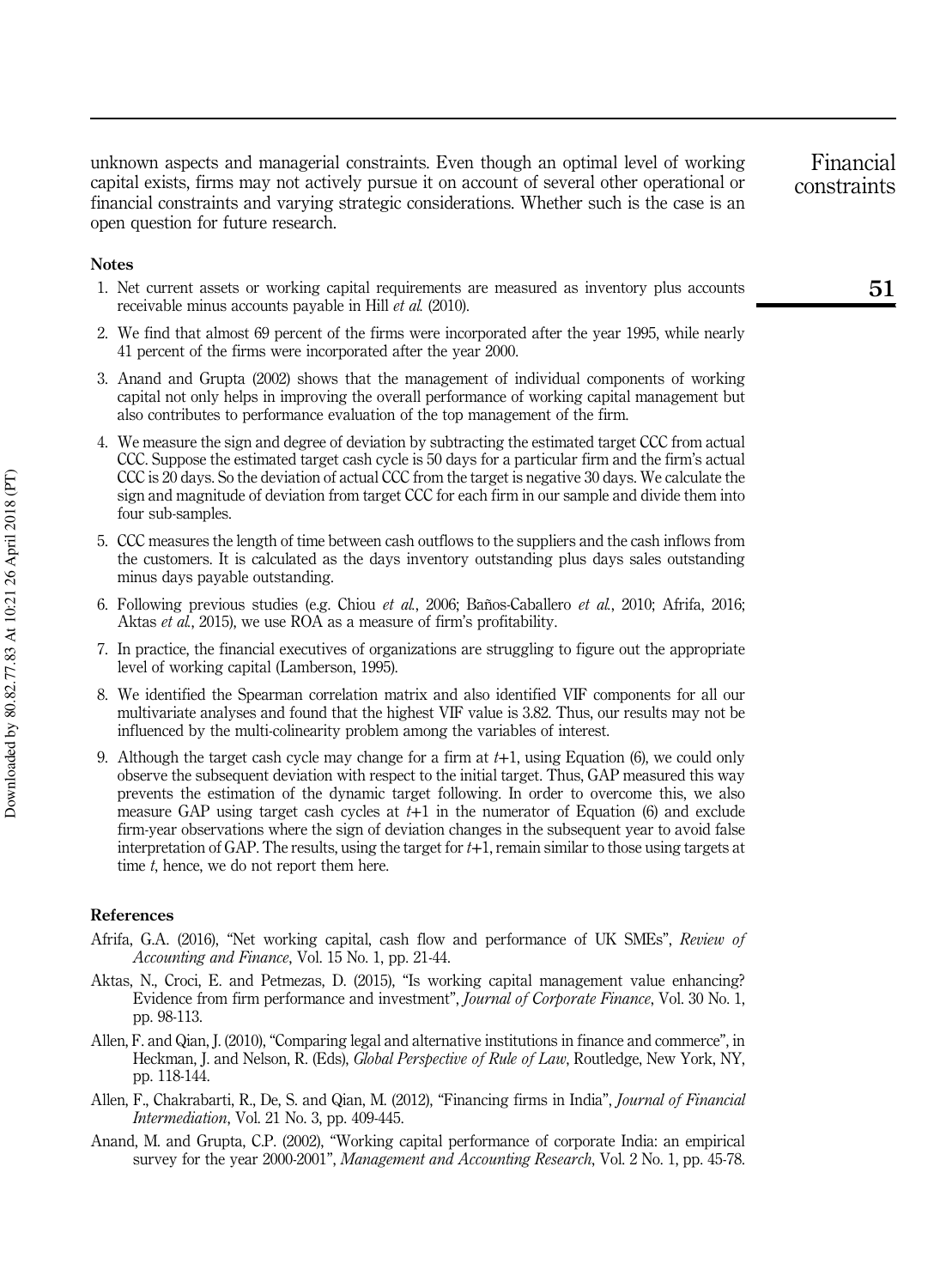| IJMF<br>14,1 | Baños-Caballero, S., García-Teruel, P.J. and Martínez-Solano, P. (2010), "Working capital management<br>in SMEs", <i>Accounting &amp; Finance</i> , Vol. 50 No. 3, pp. 511-527.                                                                                                                 |
|--------------|-------------------------------------------------------------------------------------------------------------------------------------------------------------------------------------------------------------------------------------------------------------------------------------------------|
|              | Baños-Caballero, S., García-Teruel, P.J. and Martínez-Solano, P. (2012), "How does working capital<br>management affect the profitability of Spanish SMEs?", Small Business Economics, Vol. 39 No. 2,<br>pp. 517-529.                                                                           |
| 52           | Baños-Caballero, S., García-Teruel, P.J. and Martínez-Solano, P. (2014), "Working capital management,<br>corporate performance, and financial constraints", Journal of Business Research, Vol. 67 No. 3,<br>pp. 332-338.                                                                        |
|              | Blazenko, G.W. and Vandezande, K. (2003), "Corporate holding of finished goods inventories", Journal<br>of Economics and Business, Vol. 55 No. 3, pp. 255-266.                                                                                                                                  |
|              | Blinder, A.S. and Maccini, L.J. (1991), "The resurgence of inventory research: what have we learned?",<br>Journal of Economic Surveys, Vol. 5 No. 4, pp. 291-328.                                                                                                                               |
|              | Blundell, R. and Bond, S. (1998), "Initial conditions and moment restrictions in dynamic panel data<br>models", <i>Journal of Econometrics</i> , Vol. 87 No. 1, pp. 115-143.                                                                                                                    |
|              | Buchmann, P., Roos, A., Jung, U. and Martin, A. (2008), "Cash for growth: the neglected power of working-<br>capital management", BCG Opportunities for Actions, available at: www.bcg.com.cn/en/files/<br>publications/articles_pdf/Cash_for_Growth_May_2008.pdf (accessed February 18, 2015). |
|              | Chiou, J.R., Cheng, L. and Wu, H.W. (2006), "The determinants of working capital management",<br>Journal of American Academy of Business, Vol. 10 No. 1, pp. 149-155.                                                                                                                           |
|              | Cunat, V. (2007), "Trade credit: suppliers as debt collectors and insurance providers", Review of<br>Financial Studies, Vol. 20 No. 2, pp. 491-527.                                                                                                                                             |
|              | Deloof, M. (2003), "Does working capital management affect profitability of Belgian firms?", <i>Journal of</i><br>Business Finance & Accounting, Vol. 30 Nos 3-4, pp. 573-588.                                                                                                                  |
|              | Deloof, M. and Jegers, M. (1996), "Trade credit, product quality, and intragroup trade: some European<br>evidence", Financial Management, Vol. 25 No. 3, pp. 33-43.                                                                                                                             |
|              | Eljelly, A. (2004), "Liquidity-profitability tradeoff: an empirical investigation in an emerging market",<br>International Journal of Commerce & Management, Vol. 14 No. 2, pp. 48-61.                                                                                                          |
|              | Fazzari, S.M. and Petersen, B.C. (1993), "Working capital and fixed investment: new evidence on<br>financing constraints", <i>RAND Journal of Economics</i> , Vol. 24 No. 3, pp. 328-342.                                                                                                       |
|              | Gao, X. (2014), "Corporate cash holding: the role of just-in-time adoption", working paper, National<br>University of Singapore, Singapore, available at: www.file:///C:/Users/Pradip/Downloads/<br>CorporateCashHoardingTheRoleOfJus_preview.pdf                                               |
|              | Garcia-Teruel, J. and Martinez-Solano, P. (2007), "Effects of working capital management on SME<br>profitability", International Journal of Managerial Finance, Vol. 3 No. 2, pp. 164-177.                                                                                                      |
|              | Hill, M.D., Kelly, G.W. and Highfield, M.J. (2010), "Net operating working capital behavior: a first look",<br>Financial Management, Vol. 39 No. 2, pp. 783-805.                                                                                                                                |
|              | Howorth, C. and Westhead, P. (2003), "The focus of working capital management in UK small firms",<br>Management Accounting Research, Vol. 14 No. 2, pp. 94-111.                                                                                                                                 |
|              | Hsiao, C. (2003), Analysis of Panel Data, 2nd ed., Cambridge University Press, New York, NY.                                                                                                                                                                                                    |
|              | Huang, R. and Ritter, J.R. (2009), "Testing theories of capital structure and estimating the speed of<br>adjustment", Journal of Financial and Quantitative Analysis, Vol. 44 No. 2, pp. 237-271.                                                                                               |
|              | Kieschnick, R., Laplante, M. and Moussawi, R. (2006), "Corporate working capital management: determinants<br>and consequences", International Journal of Managerial Finance, Vol. 3 No. 2, pp. 164-177.                                                                                         |
|              | Kieschnick, R., Laplante, M. and Moussawi, R. (2013), "Working capital management and shareholders'<br>wealth", Review of Finance, Vol. 17 No. 5, pp. 1827-1852.                                                                                                                                |
|              | Lamberson, M. (1995), "Changes in working capital of small firms in relation to change in economic<br>activity", American Journal of Business, Vol. 10 No. 2, pp. 45-50.                                                                                                                        |
|              | Lazaridis, J. and Tryfonidis, D. (2006), "Relationship between working capital management and<br>profitability of listed companies in the Athens Stock Exchange", Journal of Financial<br>Management and Analysis, Vol. 19 No. 1, pp. 26-35.                                                    |
|              |                                                                                                                                                                                                                                                                                                 |

Downloaded by 80.82.77.83 At 10:21 26 April 2018 (PT) Downloaded by 80.82.77.83 At 10:21 26 April 2018 (PT)